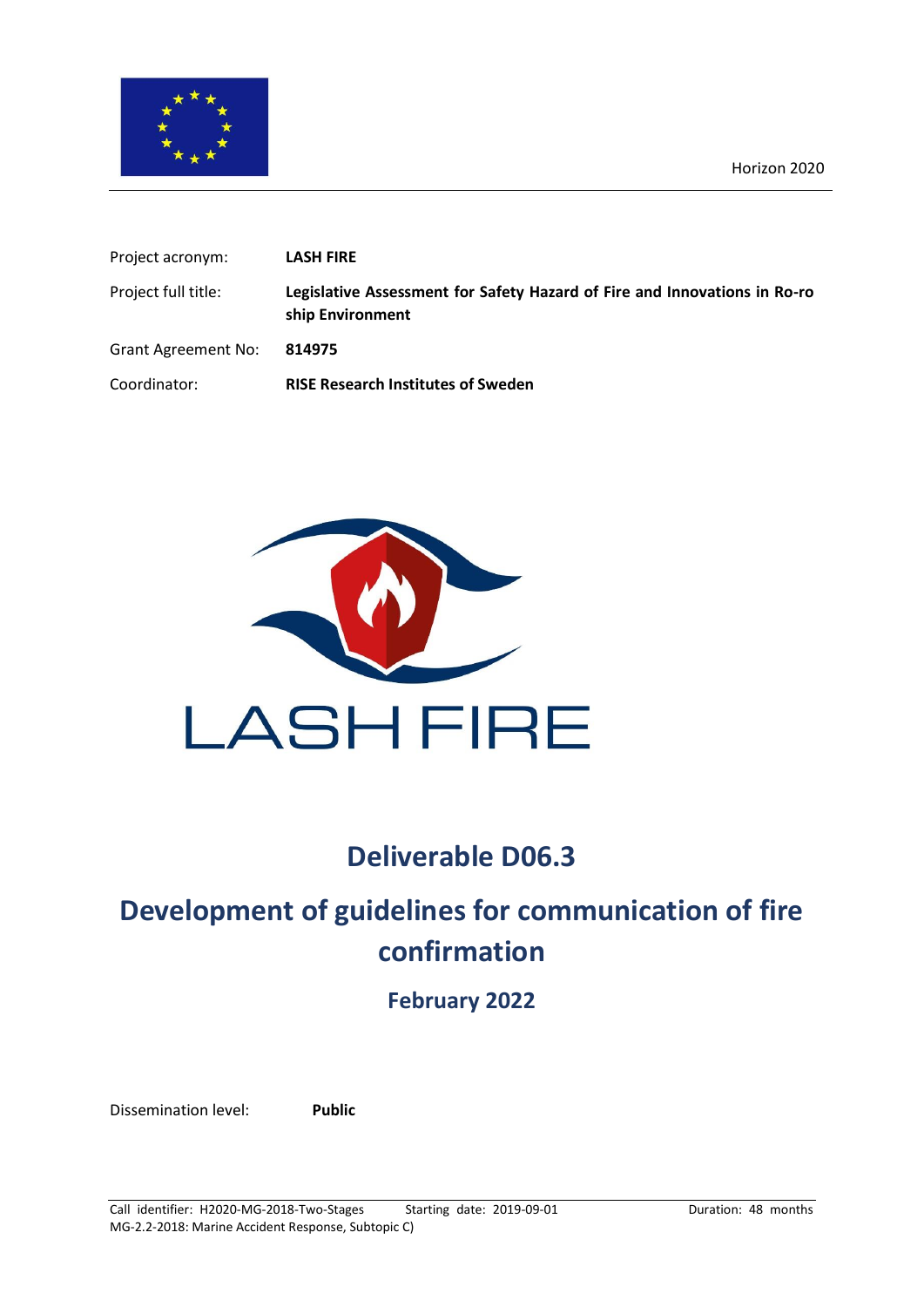

# Abstract

This document is an output of the LASH FIRE Project, within the Work Package 6 – Effective Manual Operations. Its main goal is to report the progress on the work conducted in developing guidelines for communication of fire confirmation within the context of ro-ro and ro-pax vessels.

The development of the work and the elaboration of this deliverable involved the participation of several partners of Work Package 6, who contributed with their own expertise, along with the research and field visits conducted. Furthermore, the data gathered from work done in other Actions of the Project was another form of input towards this task.

The overall result of Deliverable 06.3 are proposals for guidelines to be implemented by operators in their onboard routine operations, leading to more efficient communication of fire confirmation, which ultimately will result in quicker response time and a safer environment abord this type of ships. This involved understanding the state of fire confirmation and communication, and looking for ways to develop methods or tools in which crew members can establish quick and efficient ways to share firerelated safety status updates to command.

D06.3 is also a part of a set of reports that aim to propose guidelines to onboard activities that aim, as a whole, to increase fire safety by improving the efficacy of manual operations in ro-ro/ro-pax scenarios. Furthermore, Work Package 6 will continue to strive towards these objectives.



*This project has received funding from the European Union's Horizon 2020 research and innovation programme under grant agreement No 814975*

*The information contained in this deliverable reflects only the view(s) of the author(s). The Agency (INEA) is not responsible for any use that may be made of the information it contains.*

The information contained in this report is subject to change without notice and should not be construed as a commitment by any members of the LASH FIRE consortium. In the event of any software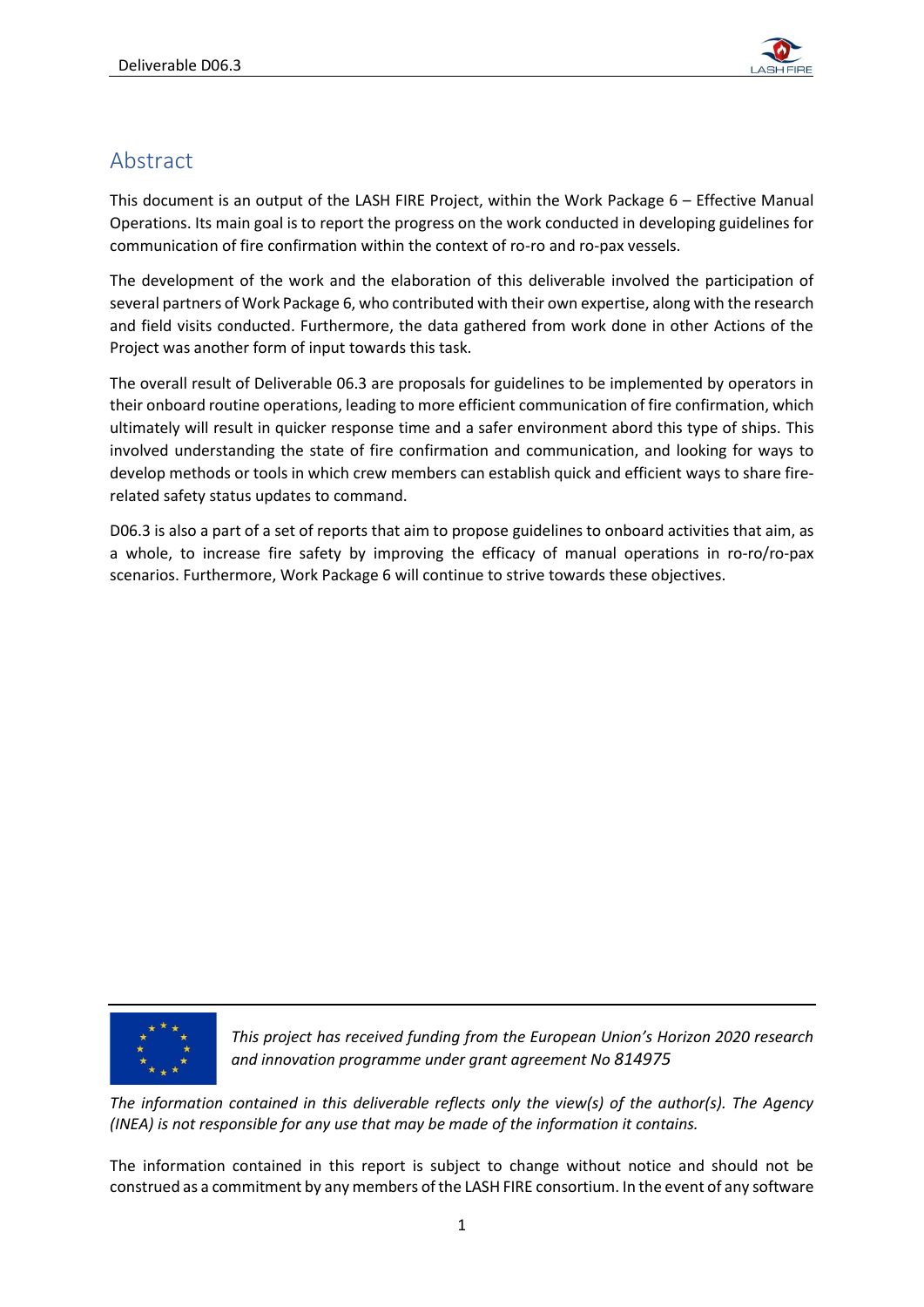

or algorithms being described in this report, the LASH FIRE consortium assumes no responsibility for the use or inability to use any of its software or algorithms. The information is provided without any warranty of any kind and the LASH FIRE consortium expressly disclaims all implied warranties, including but not limited to the implied warranties of merchantability and fitness for a particular use.

© COPYRIGHT 2019 The LASH FIRE Consortium

This document may not be copied, reproduced, or modified in whole or in part for any purpose without written permission from the LASH FIRE consortium. In addition, to such written permission to copy, acknowledgement of the authors of the document and all applicable portions of the copyright notice must be clearly referenced. All rights reserved.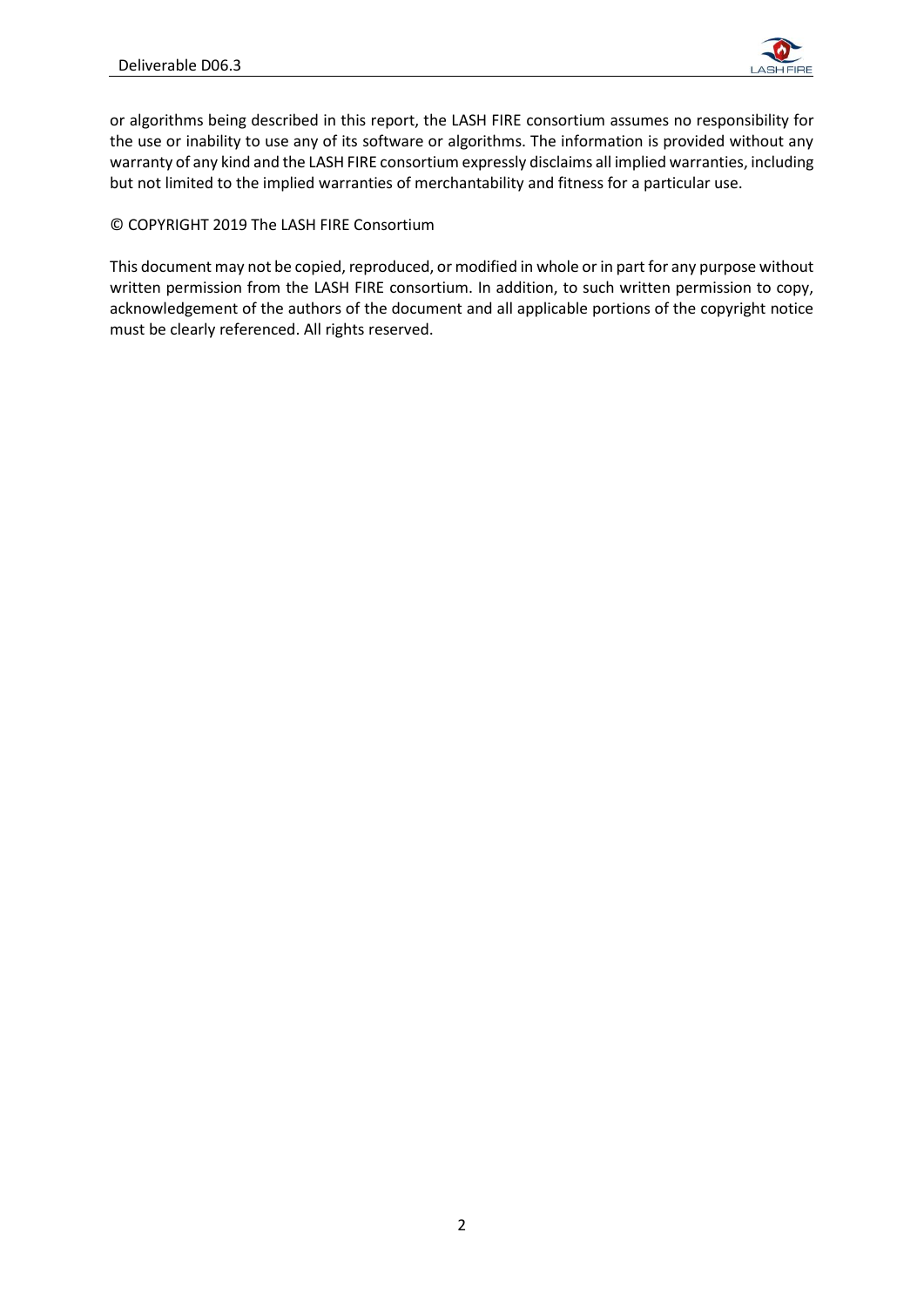

# Document data

| Document Title:                | D06.3 – Development of and guidelines for communication of fire confirmation |                                  |                                  |  |
|--------------------------------|------------------------------------------------------------------------------|----------------------------------|----------------------------------|--|
| Work Package:                  | WP06 - Effective Manual Operations                                           |                                  |                                  |  |
| Related Task(s):               | T06.6, T06.7                                                                 |                                  |                                  |  |
| Dissemination level:<br>Public |                                                                              | Deliverable type: R              | Report                           |  |
| Lead beneficiary:              | $17 - MAG$                                                                   |                                  |                                  |  |
| Responsible author:            | Filipe Ribeiro                                                               |                                  |                                  |  |
| Co-authors:                    | Manuela Flachi                                                               |                                  |                                  |  |
| Date of delivery:              | [YYYY-MM-DD]                                                                 |                                  |                                  |  |
| References:                    | D06.1                                                                        |                                  |                                  |  |
| Approved by                    | [Reviewer 1] on [YYYY-<br>MM-DD]                                             | [Reviewer 2] on [YYYY-<br>MM-DDI | [Reviewer 3] on [YYYY-<br>MM-DDI |  |

# Involved partners

| No. | <b>Short</b><br>name | <b>Full name of Partner</b>                                                       | Name and contact info of persons involved    |
|-----|----------------------|-----------------------------------------------------------------------------------|----------------------------------------------|
| 15  | <b>SAS</b>           | Seguridad<br>Sociedad de<br>Salvamento<br>$\mathbf{V}$<br>Marítima                | Jaime Bleye, jaimeby@centrojovellanos.es     |
| 17  | <b>MAG</b>           | Magellan-Associacao para a Representacao<br>dos Intresses Portugueses no Exterior | Filipe Ribeiro, fbr@magellan-association.org |
| 19  | <b>NSR</b>           | NTNU SAMFUNNSFORSKNING AS                                                         | Lucia Liste, lucia.liste@samforsk.no         |
|     |                      |                                                                                   |                                              |

# Document history

| <b>Version</b> | Date       | <b>Prepared by</b> | <b>Description</b> |  |
|----------------|------------|--------------------|--------------------|--|
| 01             | 2021-01-31 | <b>MAG</b>         | [Draft Structure]  |  |
| 02             | 2021-04-09 | <b>MAG</b>         | Structure V2       |  |
| 03             | 2021-05-17 | <b>MAG</b>         | Structure V3       |  |
| 04             | 2021-12-20 | <b>MAG</b>         | Working document   |  |
| 05             | 2022-02-15 | <b>MAG</b>         | Final version      |  |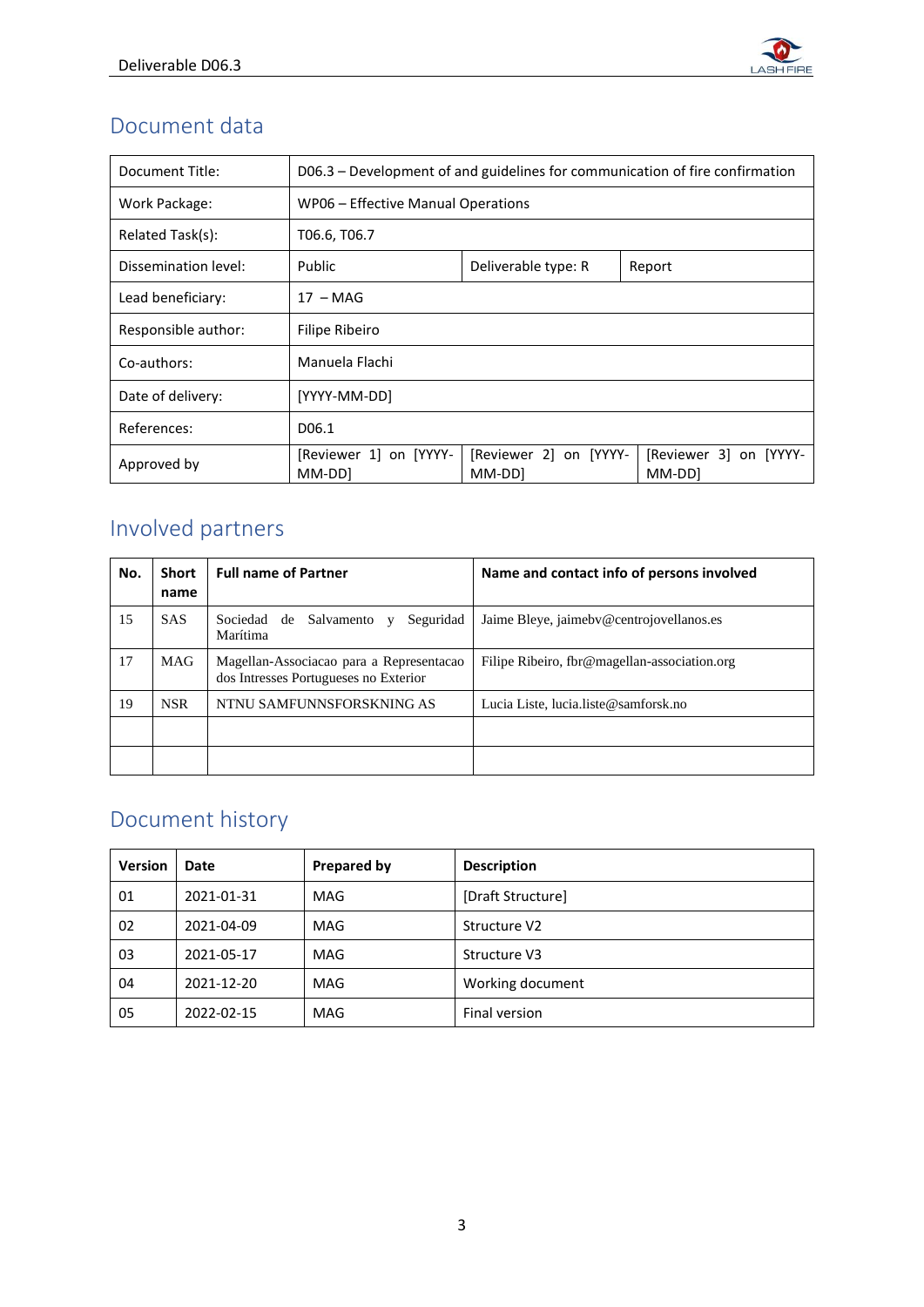

# Content

| 1 |       |                                                                                             |  |  |
|---|-------|---------------------------------------------------------------------------------------------|--|--|
|   |       |                                                                                             |  |  |
|   |       |                                                                                             |  |  |
|   |       |                                                                                             |  |  |
|   |       |                                                                                             |  |  |
|   |       |                                                                                             |  |  |
| 2 |       |                                                                                             |  |  |
| 3 |       |                                                                                             |  |  |
|   | 3.1   |                                                                                             |  |  |
|   | 3.2   |                                                                                             |  |  |
|   | 3.3   |                                                                                             |  |  |
| 4 |       |                                                                                             |  |  |
|   | 4.1   |                                                                                             |  |  |
|   | 4.2   |                                                                                             |  |  |
|   | 4.3   |                                                                                             |  |  |
| 5 |       |                                                                                             |  |  |
|   | 5.1   |                                                                                             |  |  |
|   | 5.2   |                                                                                             |  |  |
|   | 5.3   |                                                                                             |  |  |
| 6 |       |                                                                                             |  |  |
|   | 6.1   |                                                                                             |  |  |
|   | 6.2   |                                                                                             |  |  |
|   | 6.2.1 |                                                                                             |  |  |
|   | 6.2.2 |                                                                                             |  |  |
|   | 6.2.3 |                                                                                             |  |  |
| 7 |       |                                                                                             |  |  |
|   | 7.1   |                                                                                             |  |  |
|   | 7.1.1 |                                                                                             |  |  |
|   | 7.1.2 |                                                                                             |  |  |
| 8 |       |                                                                                             |  |  |
|   | 8.1   |                                                                                             |  |  |
|   | 8.2   | Annex B - Study of the wave propagation limits and coverage requirements of radio signal 32 |  |  |
|   | 8.3   |                                                                                             |  |  |
|   | 8.4   | Annex D - Relevant data on communication gathered in interviews by NTNU Social Research  37 |  |  |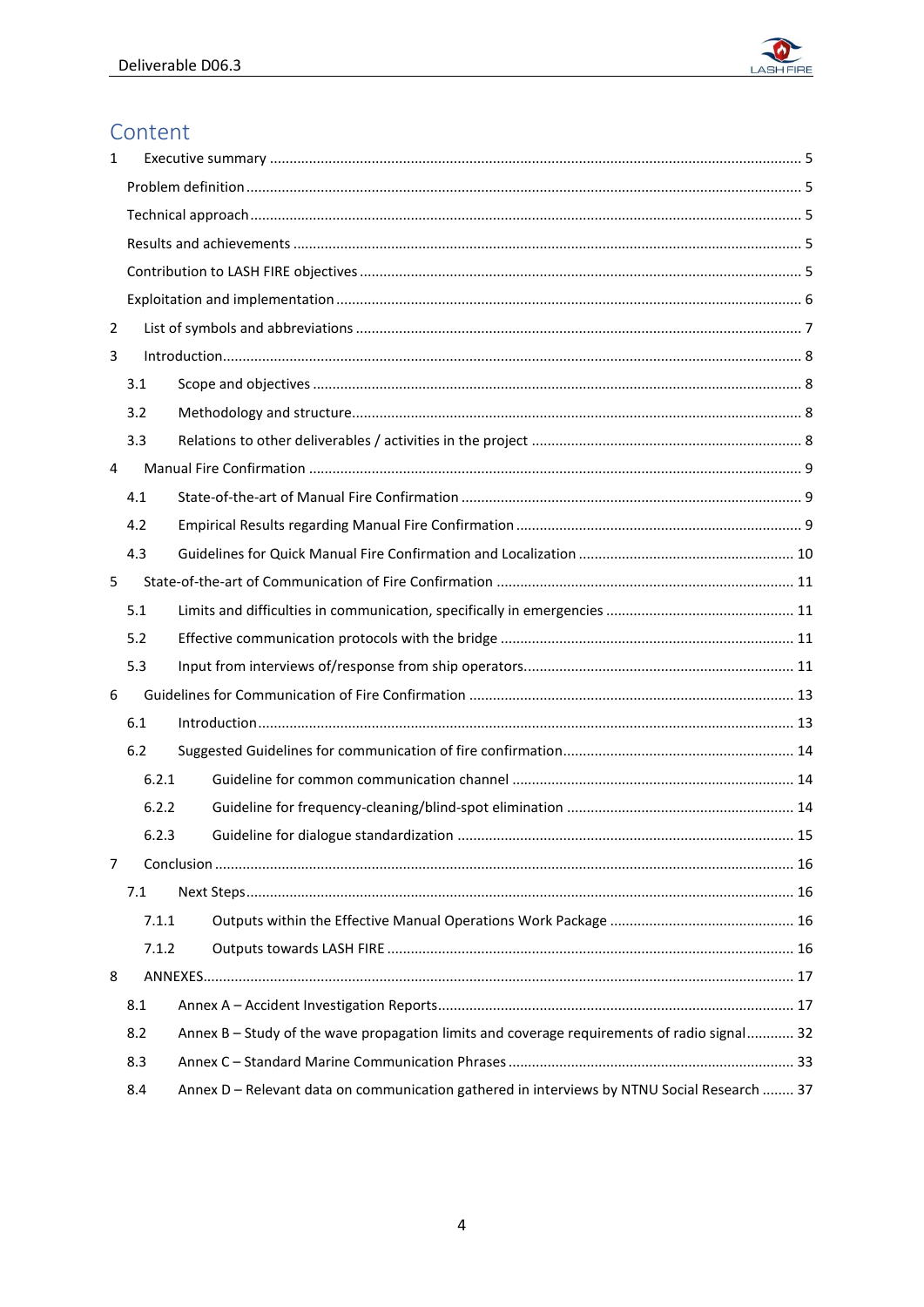

# <span id="page-5-0"></span>1 Executive summary

Main author of the chapter: Filipe Ribeiro, MAG

# <span id="page-5-1"></span>Problem definition

This Deliverable has the aim of observing the progress within Action 6-B, "Quick manual fire confirmation and localization". The objective is to understand what sort of improvements can be proposed in the case of fire communication when instances are confirmed.

As identified by the Project and the work conducted, currently this is an area with potential for improvement and in which the partners feel that more efficient ways of operating can be implemented.

# <span id="page-5-2"></span>Technical approach

The approach to the Action and this activity in particular was to clearly establish the challenges facing the communication of fire instances onboard this type of vessels, and then from there develop proposals for how to improve them from the point of view of the crew members.

As such, the expertise of the partners and the thorough research conducted, along with the field work that facilitated a more detailed assessment of real scenarios, were the main ingredients in the development of the proposed guidelines.

Towards the elaboration of this report, input was also gathered from different internal and public documents of LASH FIRE, namely D06.1 "Development of and guidelines for quick manual fire confirmation and localization", as well as Internal Reports 06.2 "Definition of conditions for manual fire confirmation and localization", 06.4 "Onboard trials to identify requirements for manual fire confirmation and localization", and 07.9 "Development of design guidelines and procedures for extinguishing system activation".

## <span id="page-5-3"></span>Results and achievements

The main result of this document was a set of guidelines that the partners feel can contribute to more efficient ways of communicating fire confirmation, which is a very important aspect of fire safety onboard in the extent it improves response times and capacity. These improvements fall in line with the objectives of the Project as stated below, especially when considered together with the other outputs from Work Package 06, which as a whole contribute to the enhancement of manual operations in these environments.

# <span id="page-5-4"></span>Contribution to LASH FIRE objectives

This Deliverable provides contribution towards the following LASH FIRE Specific Objectives:

• Objective 1: LASH FIRE will strengthen the independent fire protection of ro-ro ships by developing and validating effective operative and design solutions addressing current and future challenges in all stages of a fire.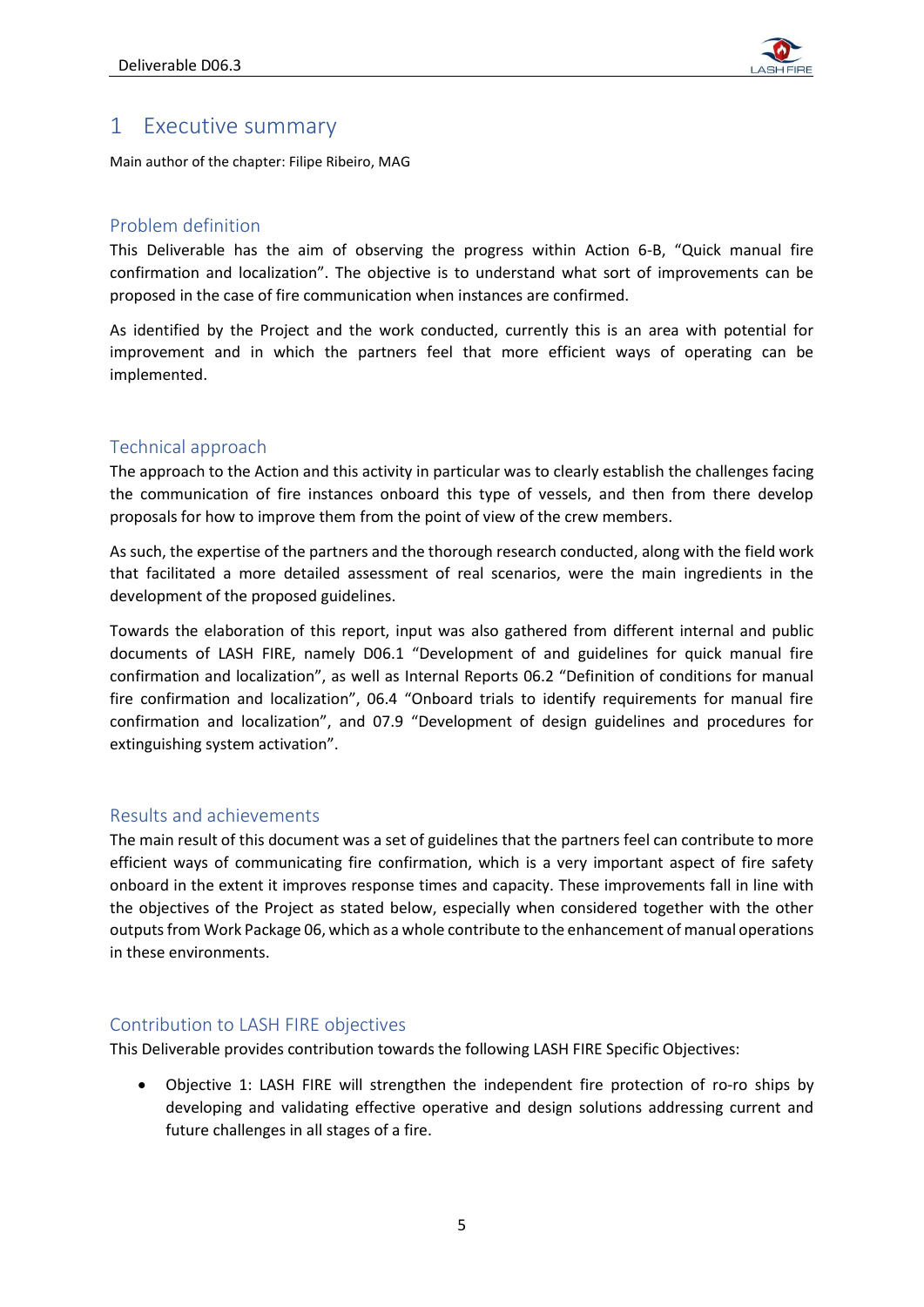

• Objective 4: LASH FIRE will propose new regulations and guidelines founded on common positions by drawing upon global research and experience and by facilitating international cooperation.

# <span id="page-6-0"></span>Exploitation and implementation

The outcomes of this Deliverable, along with the rest of the ones resulting from Work Package 06 and the Project as a whole, are intended to serve as recommendations for implementation by international ship operators, as well as regulatory and standardisation bodies. The proposed guidelines are the product of the expertise, research and work conducted by the partners, and their dissemination aims to kickstart a process of adoption by important players in the maritime industry, specifically in the roro and ro-pax sector. As such, the exploitation of these outcomes is of the utmost importance, and the Project has the tools in place to make sure that the entities concerned will be able to pick up on these results easily.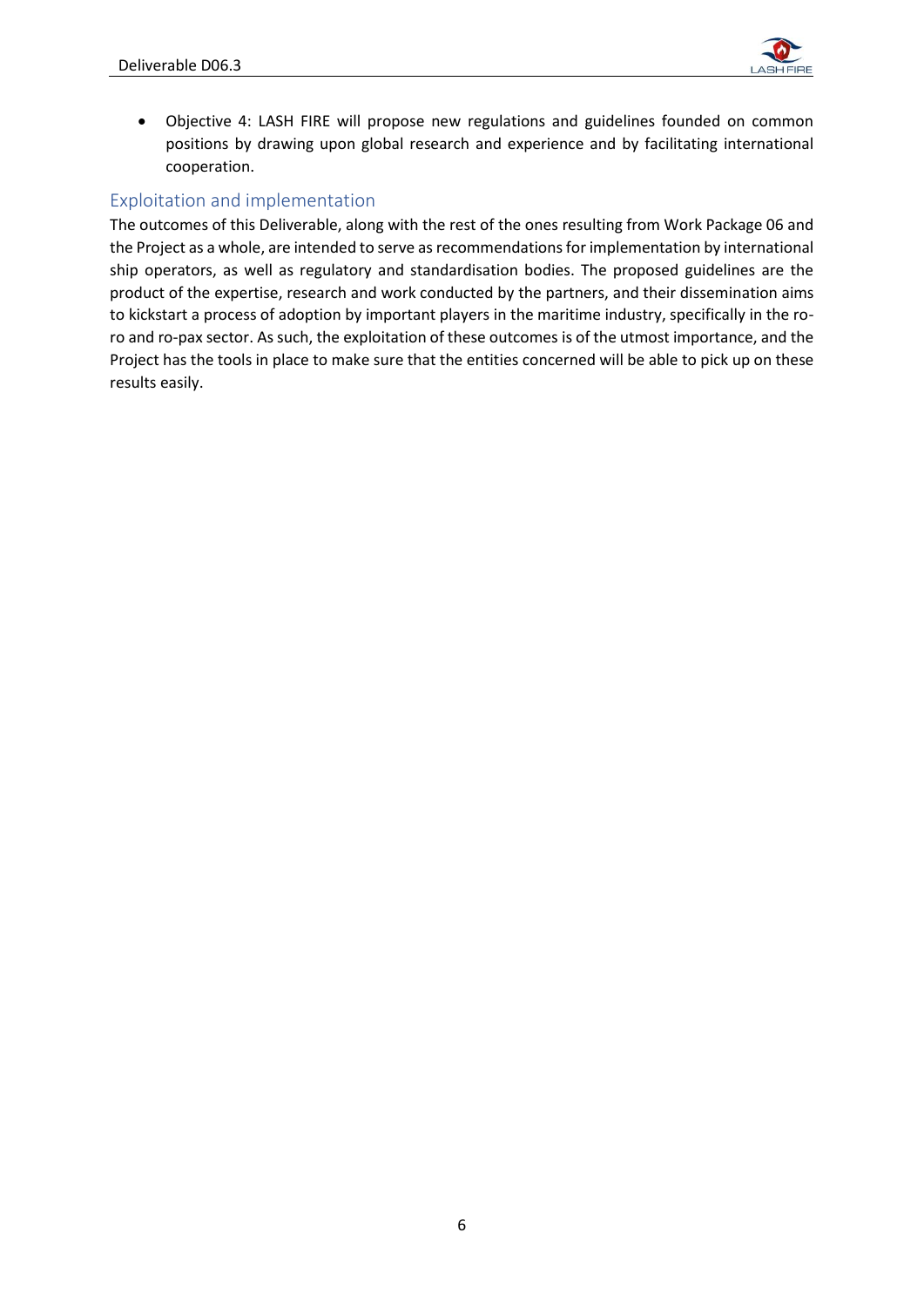

# <span id="page-7-0"></span>2 List of symbols and abbreviations

- AB Able seaman
- DEC Digital enhanced cordless
- EMSA European Maritime Safety Agency
- IACS International Association of Classification Societies
- IMO International Maritime Organization
- ISM International Safety Management
- MSC Maritime Safety Committee
- NATO North Atlantic Treaty Organization
- PPE Personal protective equipment
- SOLAS International Convention for the Safety of Life at Sea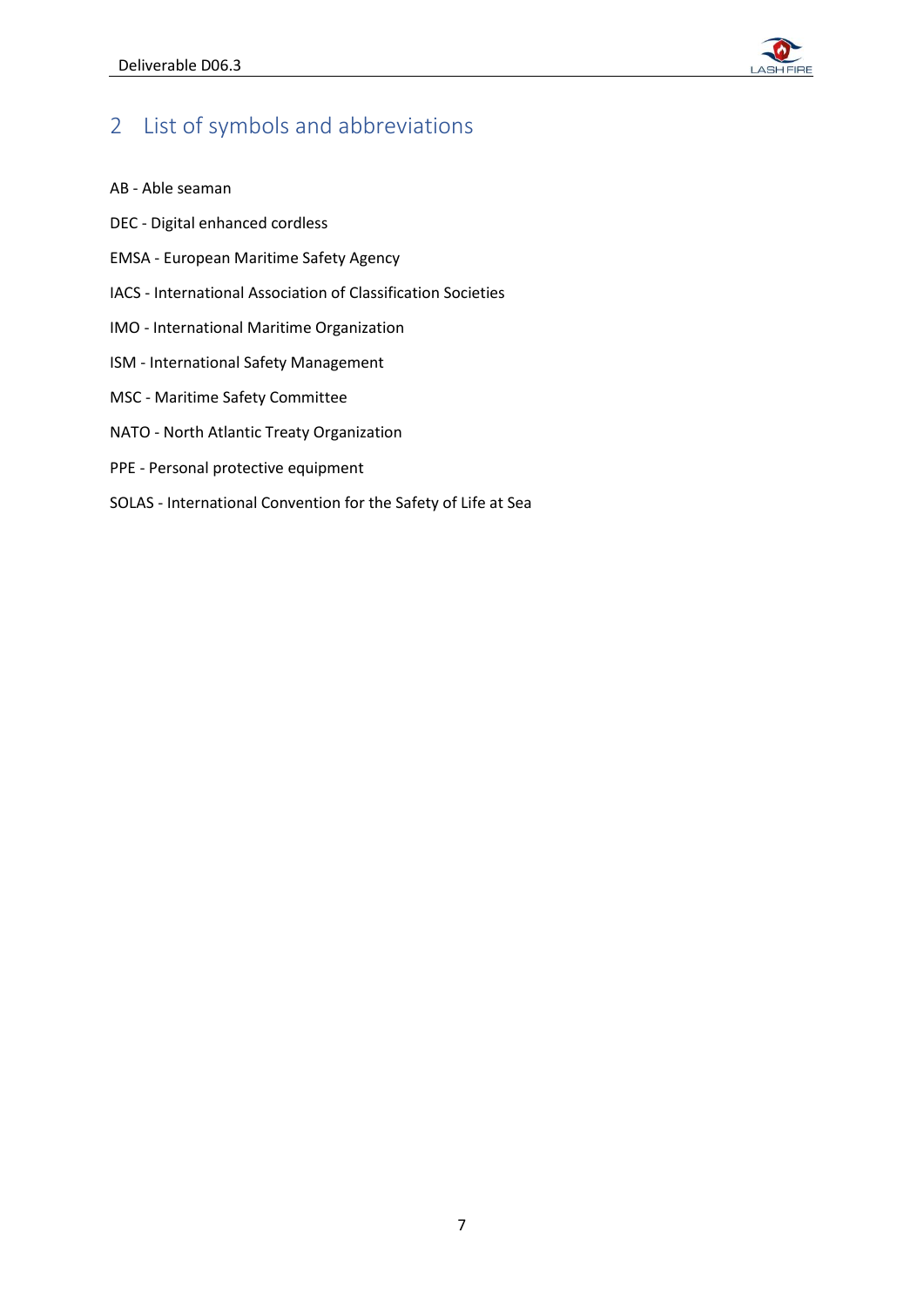

# <span id="page-8-0"></span>3 Introduction

Main author of the chapter: Filipe Ribeiro, MAG

Within manual operations related to fire safety onboard ro-ro vessels, one of the most important activities is the ability to confirm and communicate fire occurrences effectively. LASH FIRE considers that there are improvements to be made in this context, and as such hopes to develop suggestions of guidelines to for communication of fire confirmation.

## <span id="page-8-1"></span>3.1 Scope and objectives

The scope of the guidelines presented in this Deliverable is the communication of fire confirmation onboard ro-ro/ro-pax vessels. The impact that the Project intends this document to have is mainly on some perceived gaps on the rules and legislation on the correct and efficient actions to communicate fire occurrences. As such, the main objectives will be

- Report on work done within the Project
- Understand current state and necessities of communication of fire confirmation
- Establish suggestions for guidelines on communication of fire confirmation

## <span id="page-8-2"></span>3.2 Methodology and structure

The partners hope to analyse what the situation is in terms of communication of fire occurrences, by studying the state of the art, using their own expertise, and also practical trips onboard selected vessels, to gain a sense of baseline towards developing the suggestions of improvements. Furthermore, the guidelines themselves follow a proposed structure based on a standard format utilized by EMSA, which is defined by an Introduction with Short Description, the Purpose, its Application, and the Audience it will impact.

## <span id="page-8-3"></span>3.3 Relations to other deliverables / activities in the project

This Deliverable is developed within the Effective Manual Operations Work Package of LASH FIRE, more specifically its objective of "to set a standard for quick manual fire confirmation, localization and assessment". Its most direct relation in terms of public deliverable documents is D06.1 "Development of and guidelines for quick manual fire confirmation and localization", but the input from other internal documentation was certainly also very beneficial to the development of this task and document.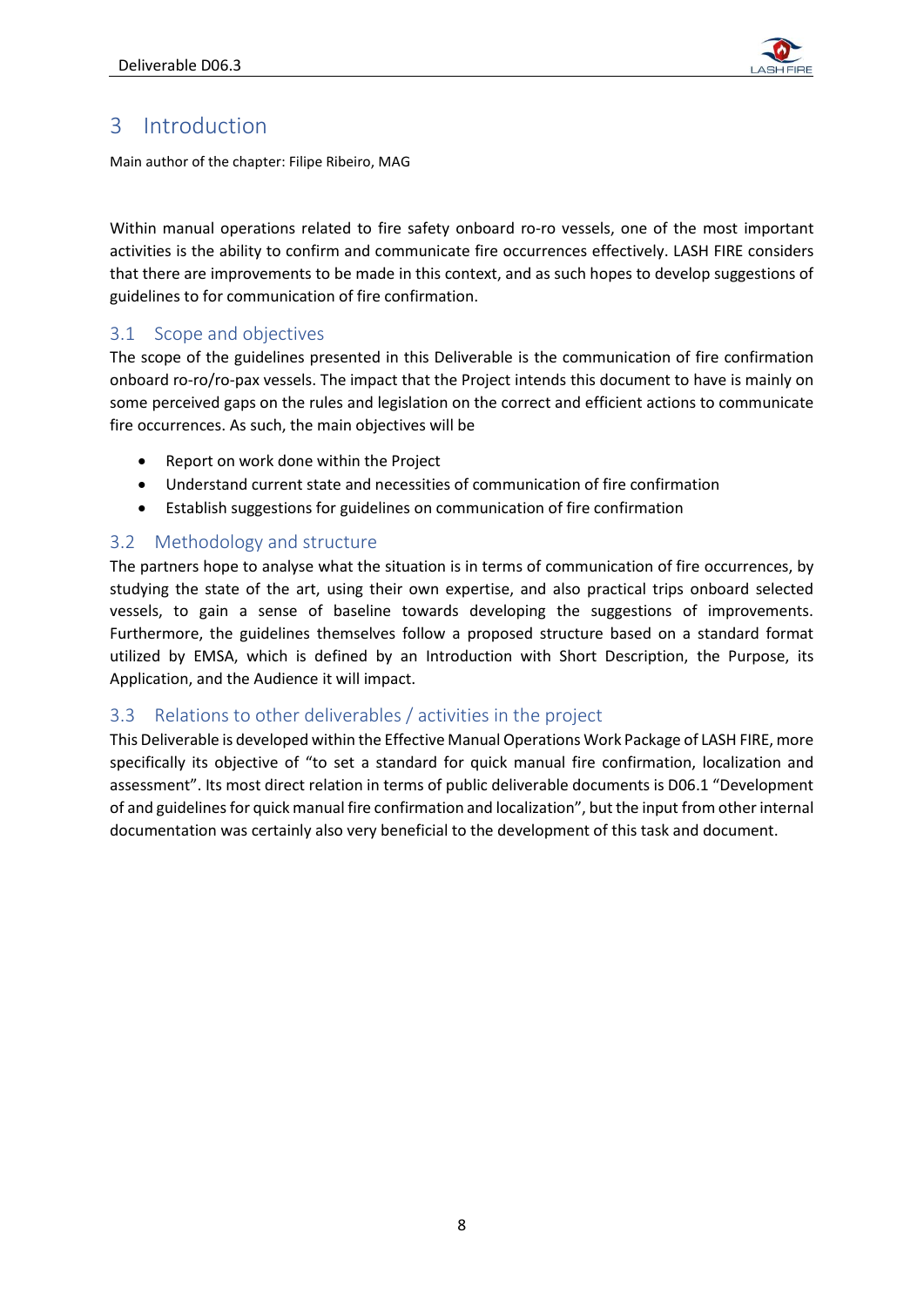

# <span id="page-9-0"></span>4 Manual Fire Confirmation

Main author of the chapter: Filipe Ribeiro, MAG

In this Chapter we hope to first establish an understanding of what we want to discuss when we talk about Manual Fire Confirmation, the current status of this operation in the industry, to then develop more efficient ways of communicating these situations onboard.

# <span id="page-9-1"></span>4.1 State-of-the-art of Manual Fire Confirmation

An overview on the current situation of rules and regulation regarding fire confirmation can be helpful to understand the main strengths and limitations, as well as establish where to go from there.

| <b>IMO Documents</b>             | SOLAS Convention, as amended                                         |  |  |
|----------------------------------|----------------------------------------------------------------------|--|--|
|                                  | ISM Code - International management code for the safe operation of   |  |  |
|                                  | ships and for pollution prevention                                   |  |  |
|                                  | MSC.1/Circ.1615, Interim Guidelines for minimizing the incidence and |  |  |
|                                  | consequences of fires in ro-ro spaces and special category spaces of |  |  |
|                                  | new and existing ro-ro passenger ships                               |  |  |
| <b>IACS &amp; Class Rules</b>    | IACS Blue book dated January 2019                                    |  |  |
|                                  | BV Rules for Steel Ships (NR467), as amended in July 2019            |  |  |
| <b>Flag Administration Rules</b> | SOR/2017-14 - Vessel Fire Safety regulations published by the        |  |  |
|                                  | Minister of Justice of Canada, Current to March 19, 2020             |  |  |
|                                  | UK MSIS 12 - Statutory guidance for fire protection arrangements,    |  |  |
|                                  | dated June 2014                                                      |  |  |

Current applicable legislation can be seen in the table below:

# <span id="page-9-2"></span>4.2 Empirical Results regarding Manual Fire Confirmation

The activities developed in the context of the Project led to the examination of a series of investigation reports in order to gain insights about how manual localization and confirmation phase is done in practice and how it can be improved. A total of 19 reports were examined, including both ro-ro and ro-pax fire incidents, as well as, a report examining casualty statistics and investigation analyses. The reports have been analysed by searching for the following keywords: "manual detection", "identification", "communication", "confirmation", "localization", "runner" and "AB". Furthermore, sections dealing directly or indirectly with the phase between the sounding of an alarm the and identification of fire have been carefully examined.

More detail can be found in Annex A, but in summary, one of the most striking findings from the analysis is the diversity regarding not only terms to refer to the person in charge to manually localize and confirm the fire, but also in relation to the different practices through which fire is localized and confirmed in the different incidents studied. It is also worth noticing that even in the investigation reports where the "runner" is described as having a significant role, the measures proposed to prevent these kinds of events happening again are seldom directed towards the role of the runner.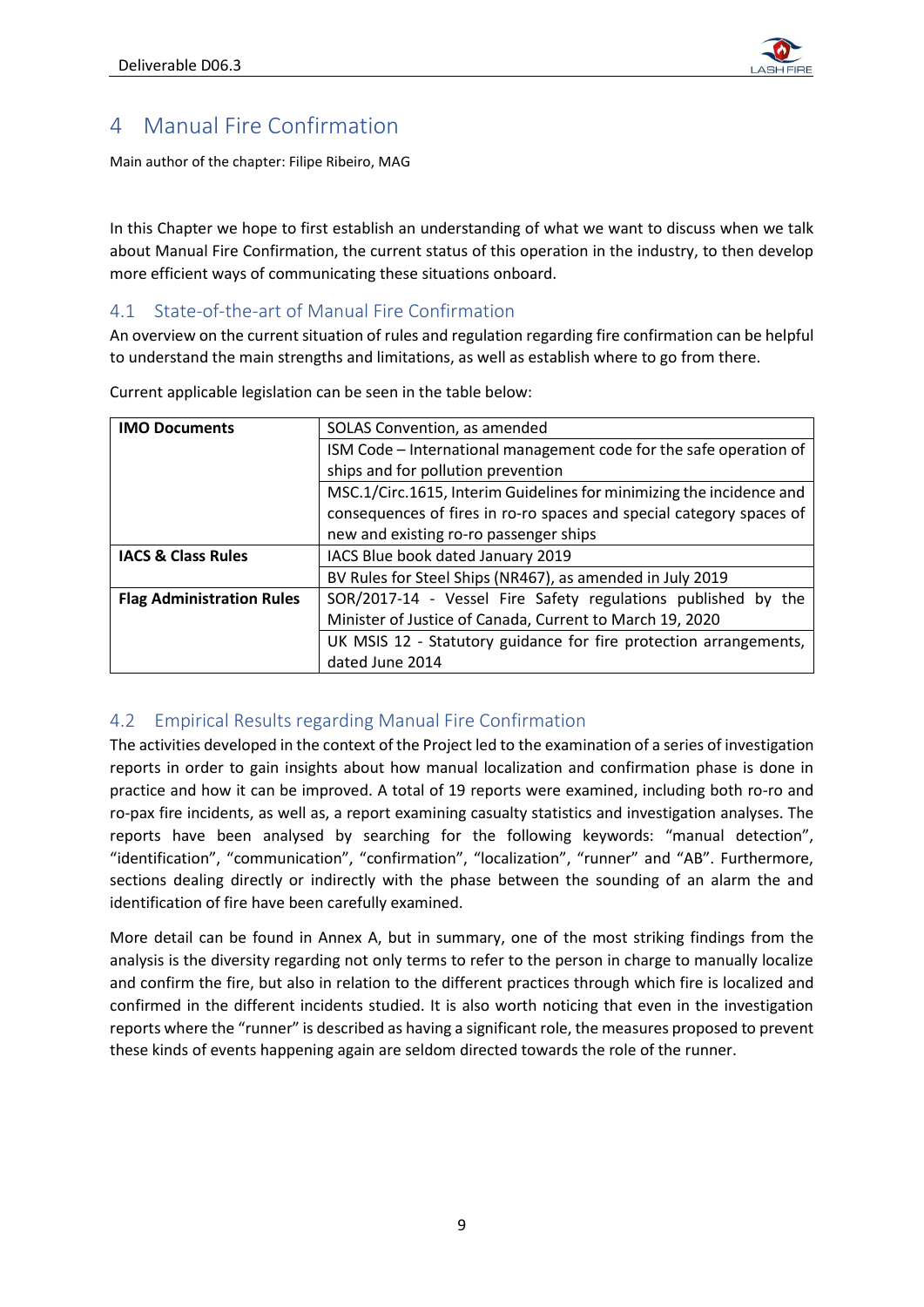

# <span id="page-10-0"></span>4.3 Guidelines for Quick Manual Fire Confirmation and Localization

As we have stated, work conducted within Deliverable D06.1 resulted in the development of suggestions to improvements on fire confirmation. Below are the main outputs of that Deliverable, that naturally can be consulted for further detail into how these results were achieved.

## **Improvement of current signage and marking standards/conditions to support effective wayfinding and localization**

- The identification of signage and marking mismatches between the different marking and signage systems and different fire management system interfaces available on the vessel.
- The alignment of marking and signage systems in vessels with the different fire management system interfaces available
- The replacement of challenging readable position descriptions for ones that support effective wayfinding and orientation (Placing and design based on real use cases or best practice for design)

## **Standardization and formalization of manual fire confirmation and localization**

- Description of the role, the activity and the conditions for performance
- Practical measures to ensure a clear communication between bridge and runner during the performance of the task
- A description of the practical measures to ensure familiarization with the task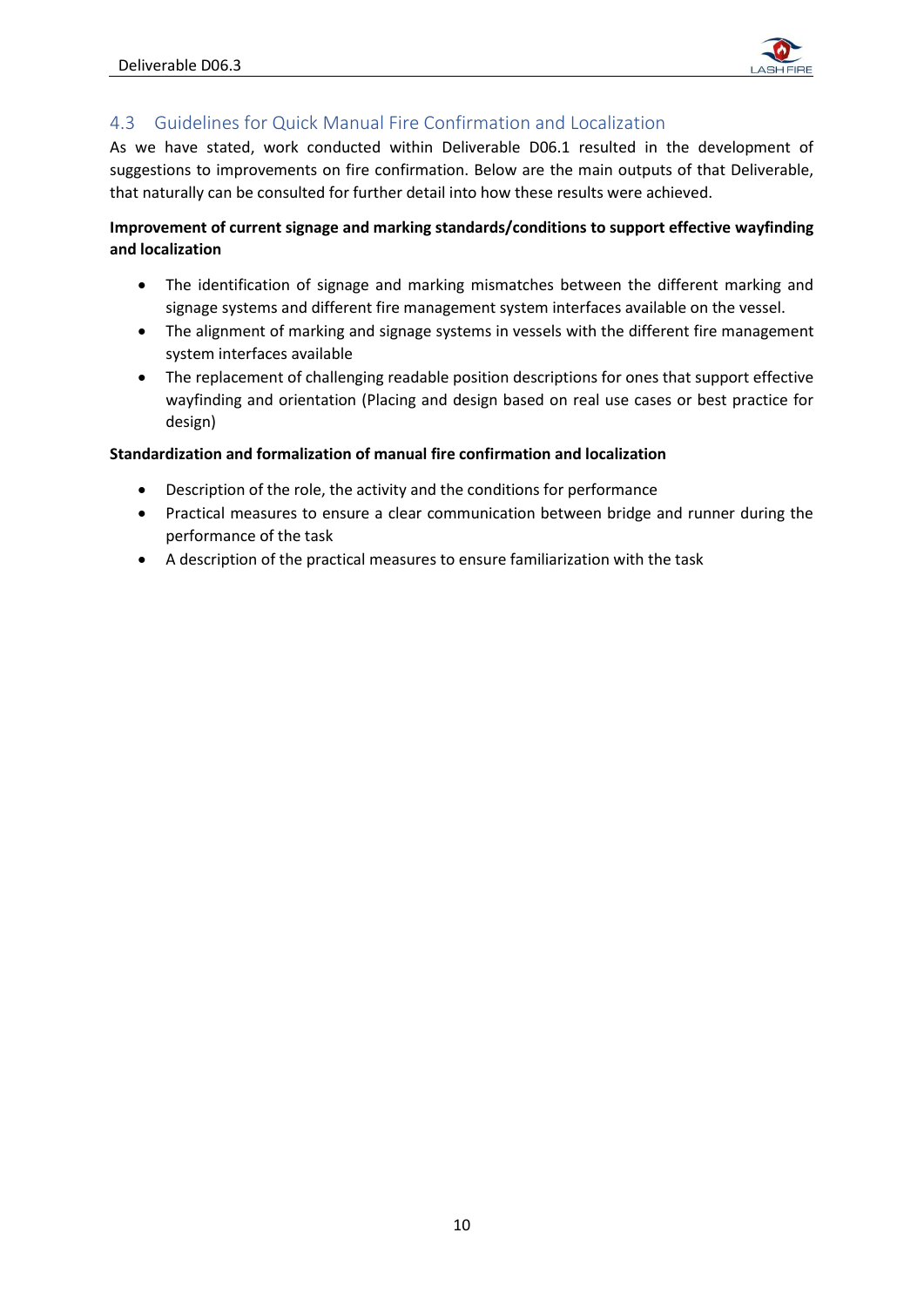

# <span id="page-11-0"></span>5 State-of-the-art of Communication of Fire Confirmation

Main author of the chapter: Filipe Ribeiro, MAG

It is paramount to overview the main operations and concerns regarding current communication of fire confirmation, to be able to develop suggestions on how to make efficient improvements.

# <span id="page-11-1"></span>5.1 Limits and difficulties in communication, specifically in emergencies

A common problem on ro-pax vessels is blind spots in radio communication. It is essential that fire patrol can be in direct contact with the bridge at all times and all location onboard. If not, time is spent on moving into radio coverage area, real time information exchange is lost and a feeling on uncertainty may arise. Within WP06 a quick questionnaire was prepared to evaluate signal coverage onboard real ships known to the partners, one of which is presented in Annex B as an example.

Repeaters are in many cases installed but some vessels still show poor coverage. This may partly be overcome by use of additional systems such as DEC Telephone system or fixed emergency phone system with loss of positive overhearing and increased equipment complexity.

Always, but in cases of poor voice transfer especially, predictability of messages is important for instant understanding and to avoid ambiguity. Also of value is mutual knowledge of what information is important for decision making.

Language is also an issue and should be duly considered in multi-native language crews. The conversation should be kept in mother tongue, if possible, unless a multi-language crew and English must be used. The communication should be loud and clear and excessive talking should be avoided.

# <span id="page-11-2"></span>5.2 Effective communication protocols with the bridge

Along with language, it is important to be quick and efficient in *what* it is being said, as well. As such, besides utilizing "Simplified Technical English" (in case of multi-language crews) and as few words as possible, it is important to establish efficient phrases and vocabulary to quickly establish clear and concise communication in these occurrences. In Annex C is available a detail on Standard Marine Communication Phrases as based in IMO's resolution A.918(22)<sup>1</sup>. Some quick examples may be:

*"Deck 3 Port side, drencher zone 24, Fire in reefer confirmed" "Fire patrol, report status" "Vehicle on fire identity WGS 133, open flames from left side mid trailer" "Fire party 2 entering dk 2 starboard side" "Weather deck aft, starboard side, dense smoke confirmed" "Activate drencher zone 14 dk 4, repeat activate drencher zone 14 dk 4" "Can you use carbon dioxide once again?" "Can you show me exactly where the fire is?" "Please give me exact information about the cargo in this hold."*

# <span id="page-11-3"></span>5.3 Input from interviews of/response from ship operators.

Several interviews were conducted within the work of the Project with operators/crew members relating to communication on board. In Annex D we go into further detail on them, but below we try to emphasize some pertinent points of information gathered from these inquiries.

<sup>1</sup> [https://wwwcdn.imo.org/localresources/en/OurWork/Safety/Documents/A.918\(22\).pdf](https://wwwcdn.imo.org/localresources/en/OurWork/Safety/Documents/A.918(22).pdf)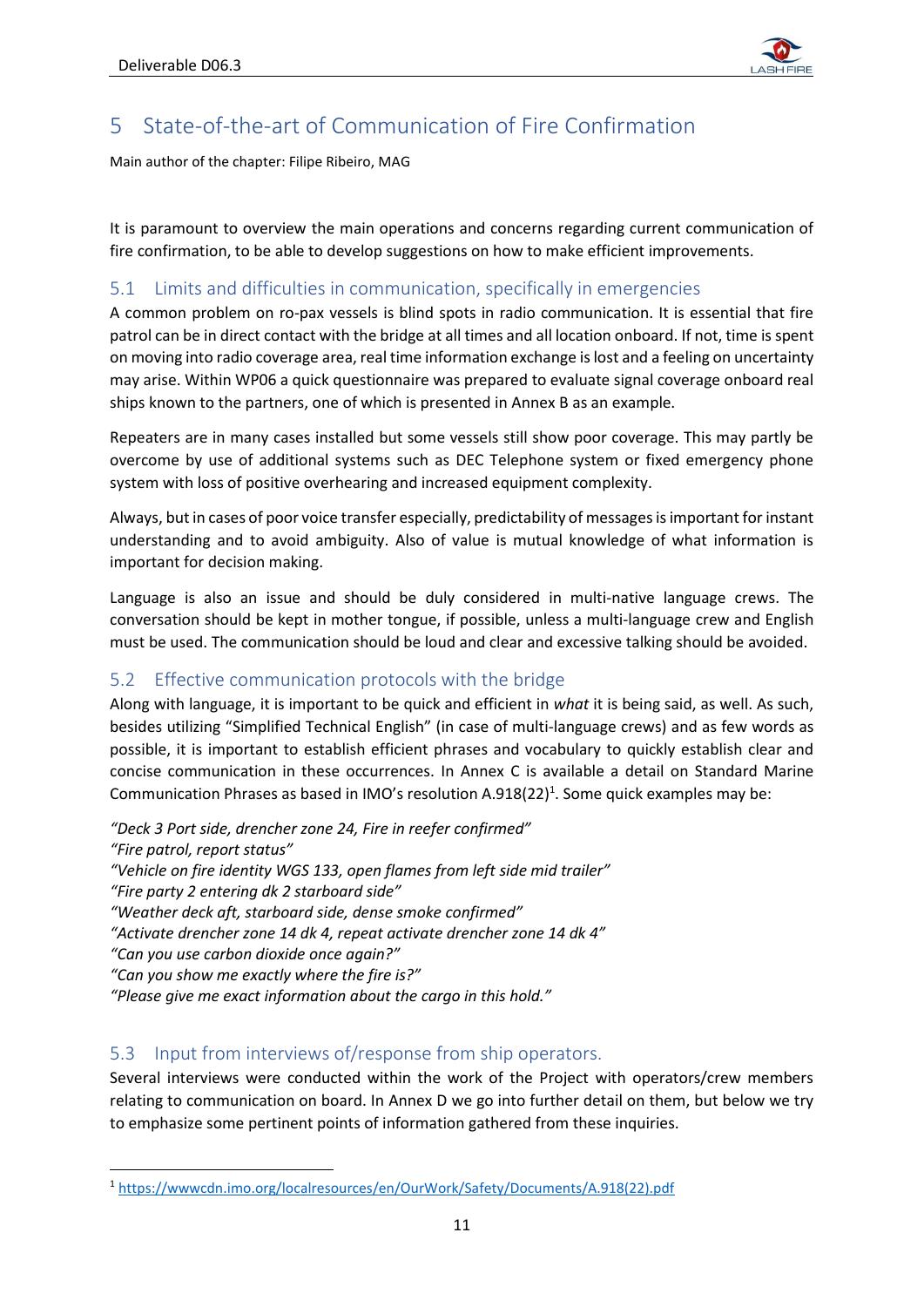

- Walkie-talkies work well (no blind spots if signal is increased)
- Communication of the crew during debriefing is very important
- Reality is different from formal requirements
- Language is not enough, trust for instance is paramount
- New technology can be helpful good camera and radio coverage
- Everyone should have access to the available radio channel used for emergencies
- Having multiple codes, to make sure there is no panic
- Internal telephone system also may be helpful
- PPE is getting better (e.g., radio integrated into helmets), but can be improved
- Coordination between bridge and teams is essential
- Informal information is also helpful (e.g., if a person is more reliable or not)
- Regularity of crews is also beneficial helps with a more relaxed and cold-header approach in emergencies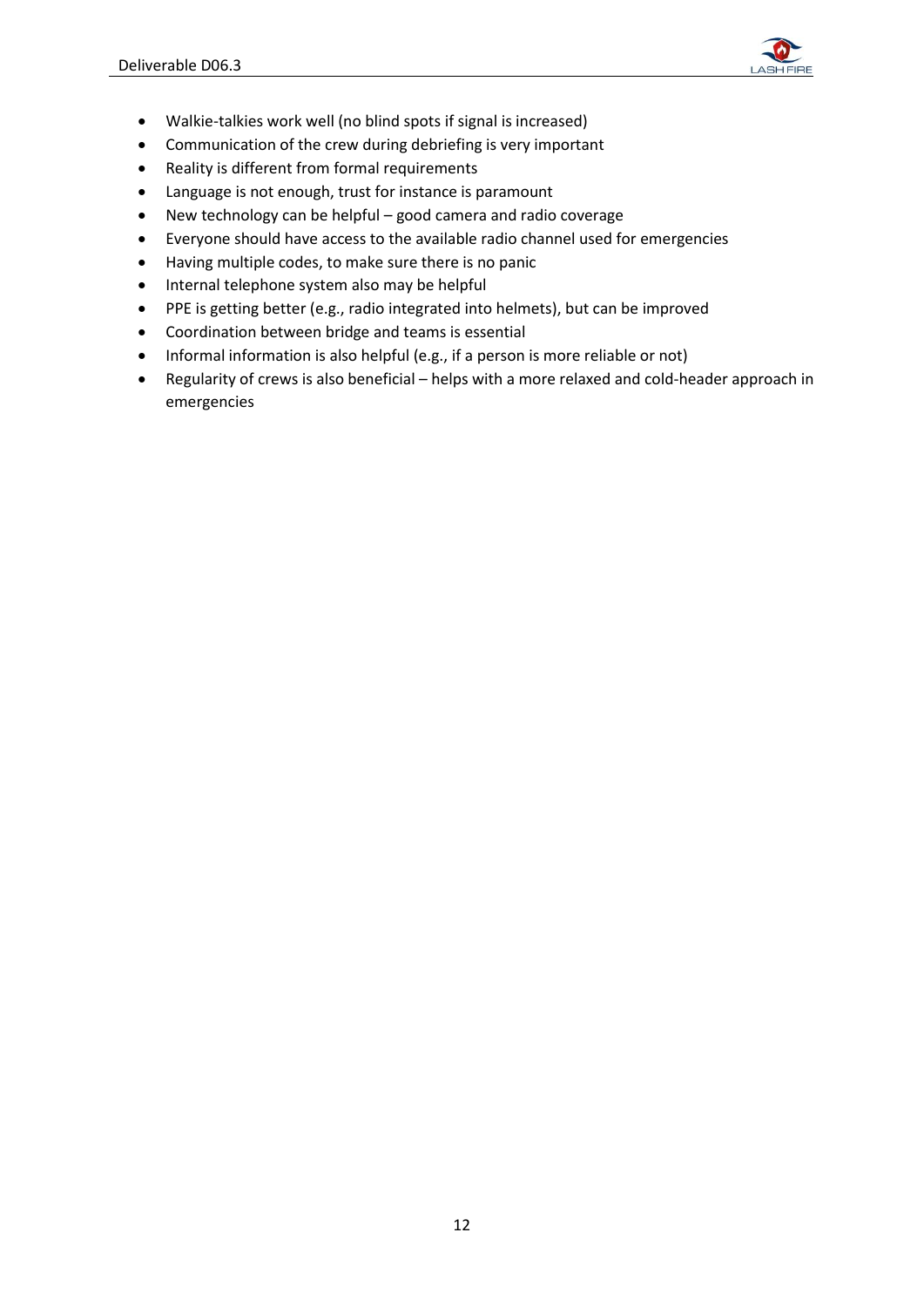

# <span id="page-13-0"></span>6 Guidelines for Communication of Fire Confirmation

Main author of the chapter: Filipe Ribeiro, MAG

# <span id="page-13-1"></span>6.1 Introduction

In approaching the development of these guidelines proposals, the main tools used within the development of this task and deliverable was the knowledge gathered by research for this specific task, the work done through research in other activities of the project, the expertise of the partners involved, as well as some trips onboard real vessels of different operators within the network of the partners, and inquiries, conversations and interviews conducted thereof.

As mentioned in the Methodology section, the presentation of the suggested guidelines follows a simple yet effective line, informed by EMSA and typical maritime guidelines<sup>2</sup>:

- Short Description
- Purpose
- **Application**
- Audience

This allows us to formulate our suggestions in an efficient and understandable way, which is important when trying to share new ideas and proposals such as is the case.

Having analysed the different inputs from other tasks and deliverables of LASH FIRE, along with the data gathered from the inquiries and incident reports done within Work Package 06, it becomes clearer and clearer what can be easy, quick ways of improving current communication of fire confirmation.

The research to *status quo* shows that the sector does not look very deep into the importance of an efficient communication, due perhaps to fortunately not many fire instances existing, and also to the fact that modern equipment and crews already communicating fairly efficiently.

This, along with the opinions of crewmembers interviewed, start taking us through paths that lead us to efficient ways of putting crew members in contact with each other *technically*, in terms of *language*, and from *anywhere* in the vessels. This has informed the suggestions done below, which are indeed proposals that intend to be easily applied to real scenarios.

#### *"These guidelines are developed in the project LASH FIRE.*



*The project has received founding from the European Union's Horizon 2020 research and innovation programme under grant agreement No 81497.*

*The Agency (CINEA) and the members of the consortium of LASH FIRE are not responsible for any use that may be made of the information in these guidelines."*

<sup>2</sup> MSC.1/Circ.1500/Rev.1 GUIDANCE ON DRAFTING OF AMENDMENTS TO THE 1974 SOLAS CONVENTION AND RELATED MANDATORY INSTRUMENTS; MSC/Circ.930 GUIDELINES ON METHODS FOR MAKING REFERENCE TO IMO AND OTHER INSTRUMENTS IN IMO CONVENTIONS AND OTHER MANDATORY INSTRUMENTS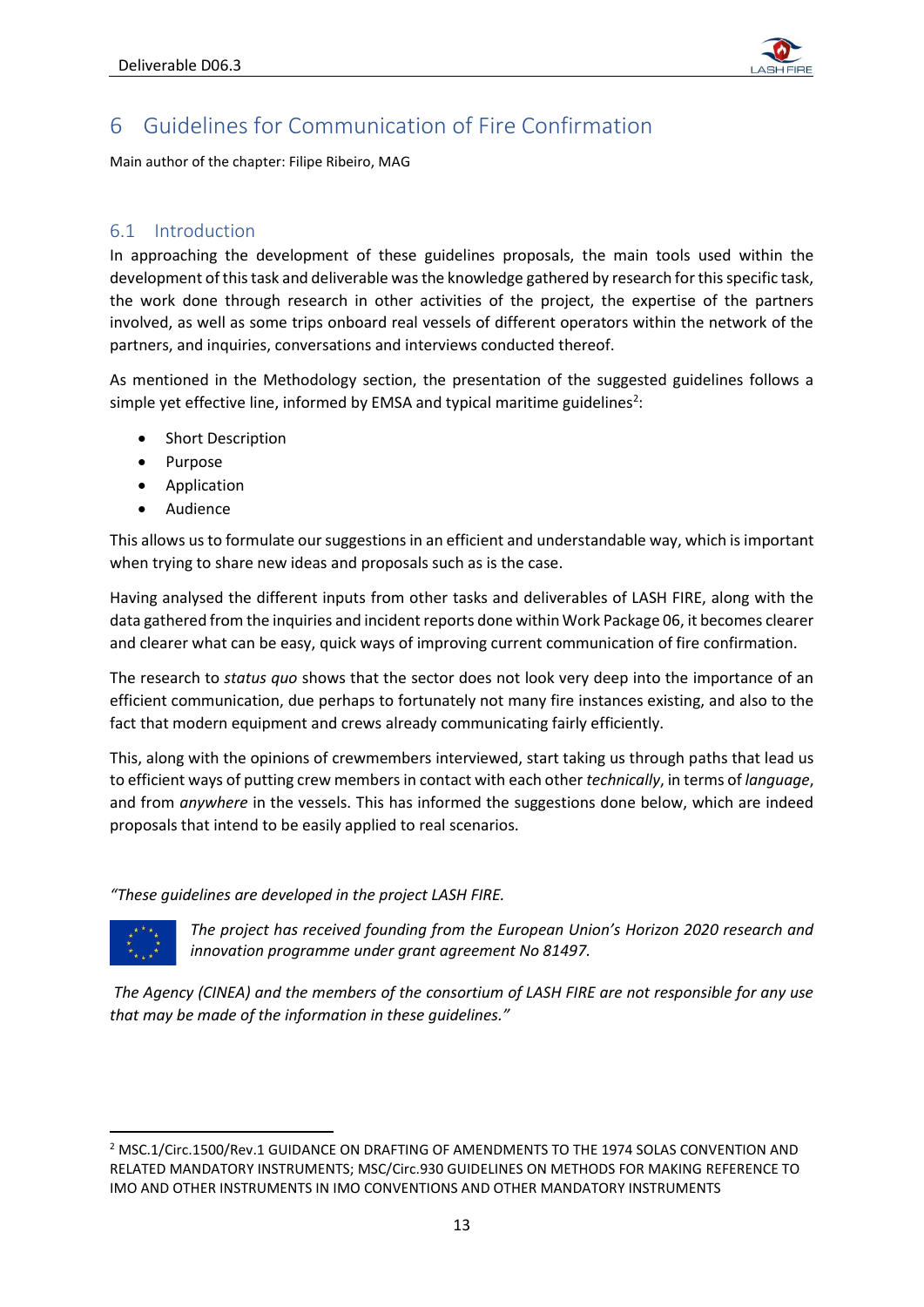

# <span id="page-14-0"></span>6.2 Suggested Guidelines for communication of fire confirmation

## <span id="page-14-1"></span>6.2.1 Guideline for common communication channel

The need for quick communication was pointed out during the interviews and trips conducted during development of this Deliverable, and it becomes clear that it is something that can help improve this operation.

#### *6.2.1.1 Description*

Implementation of common radio channel for crew. The onboard crew, and specifically the person assigned as the "runner" – who will confirm fire at the signal of alarm, for example, will not lose time in connecting appropriate channel. But particularly, by having every AB seaman having access to the channel, fire instances closer to any member can be communicated as quickly as possible. The need for quick communication was pointed out during the interviews and trips conducted during development of this Deliverable, and it becomes clear that it is something that can help improve this operation.

#### *6.2.1.2 Purpose*

To facilitate quick communication of fire confirmation, and consequent first response – essential in mitigating fire hazards.

#### *6.2.1.3 Application*

Ro-ro/ro-pax vessel trips.

#### *6.2.1.4 Audience*

Every ro-ro/ro-pax crew member, carrying portable radio or walkie-talkie.

## <span id="page-14-2"></span>6.2.2 Guideline for frequency-cleaning/blind-spot elimination

Technological improvements are constantly advancing these matters, yet amongst the issues raised in research and inquiries done, the need for better equipment and/or improvements to the current ones are referred.

## *6.2.2.1 Description*

Elimination of radio blind-spots onboard. The operator should ensure through thorough analysis that there are no blind spots for the equipment used in crew communication, particularly the one used for fire and safety communication. Radio coverage should be widespread throughout the ship, but if not 100% available, there should be a minimum coverage of 95% in all areas of the ship. Which is to say, the ship should be regularly tested to confirm it complies with this minimum, and if not, steps should be made to ensure it. Larger bandwidth, signal amplifiers/repeaters, antennas, or physical solutions such as internal phones shall be installed in order to achieve the maximum possible coverage onboard.

#### *6.2.2.2 Purpose*

Making sure communication is possible no matter the location within the ship is crucial for quick response, fire mitigation and fighting. Not having communication "shadows" can therefore avoid problems in communication of fire confirmation and also

#### *6.2.2.3 Application*

Ro-ro/ro-pax vessels with deficient radio coverage.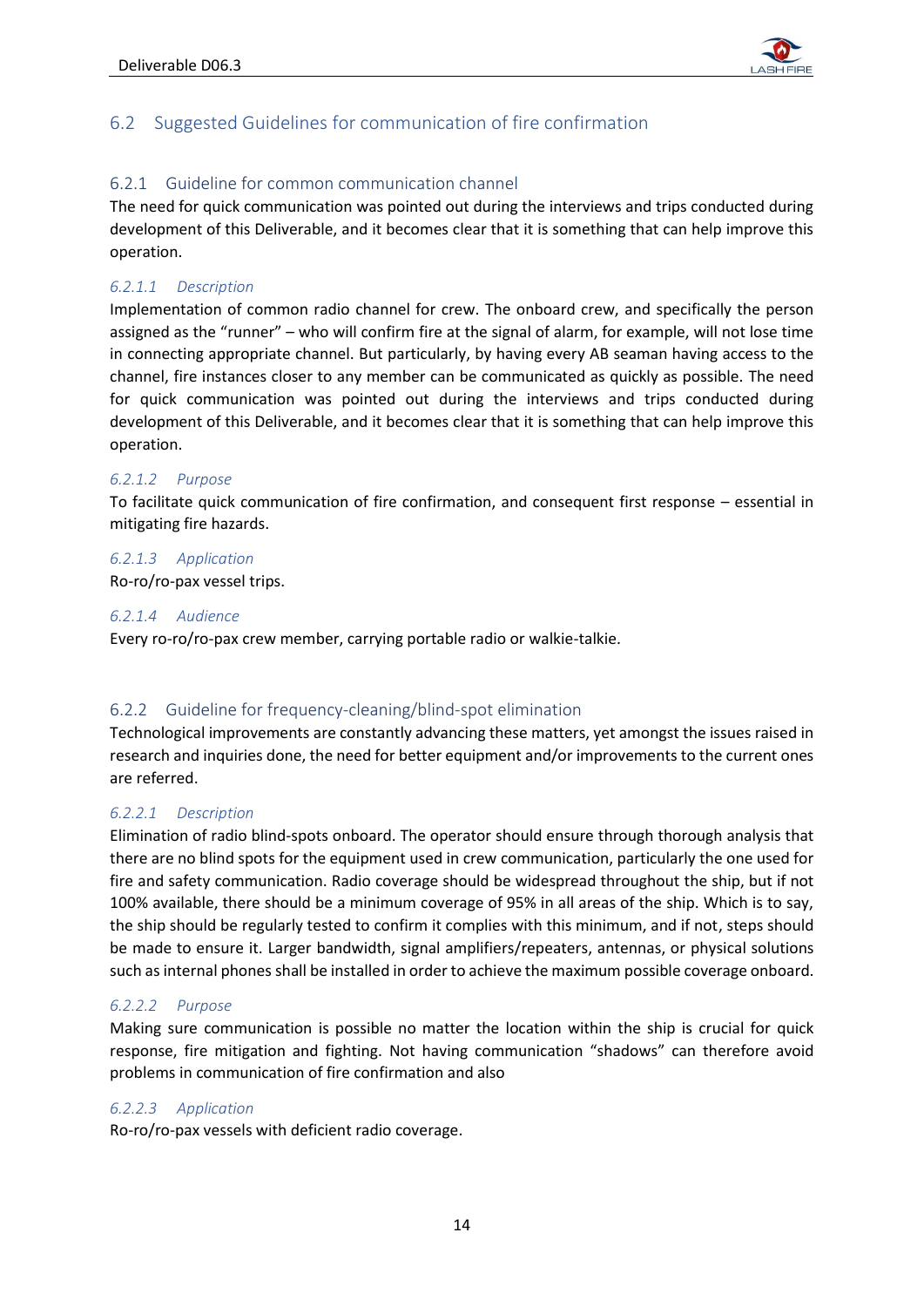

## *6.2.2.4 Audience*

Ro-ro/ro-pax ship operators.

#### <span id="page-15-0"></span>6.2.3 Guideline for dialogue standardization

The natural suggestion offered by the partners is the usage of the English language, along with the standard phrases as proposed by IMO.

## *6.2.3.1 Short Description*

Normalizing the use of single language and standard phrases. *What* is said and *how* it is said are the key aspects of communication, and so when dealing with safety it becomes clear that a uniformization of the phrasings and language used is the most efficient approach. The natural suggestion offered by the partners is the usage of the English language, along with the standard phrases as proposed by  $IMO<sup>3</sup>$ .

Together with these, the NATO Phonetic Alphabet<sup>4</sup> should also be used whenever there is need to clarify or quickly transmit information paramount to communicating fire confirmation.

#### *6.2.3.2 Purpose*

Having an onboard standard for safety communication, specifically relating to fire confirmation will make this operation clearer, safer and much more efficient, thus improving fire safety onboard.

#### *6.2.3.3 Application*

Training/preparation of crewmembers of Ro-ro/ro-pax vessels.

#### *6.2.3.4 Audience*

Ro-ro/ro-pax ship operators and crew members.

<sup>3</sup> <sup>3</sup> [https://wwwcdn.imo.org/localresources/en/OurWork/Safety/Documents/A.918\(22\).pdf](https://wwwcdn.imo.org/localresources/en/OurWork/Safety/Documents/A.918(22).pdf)

<sup>4</sup> [https://www.nato.int/nato\\_static\\_fl2014/assets/pdf/pdf\\_2018\\_01/20180111\\_nato-alphabet-sign-signal.pdf](https://www.nato.int/nato_static_fl2014/assets/pdf/pdf_2018_01/20180111_nato-alphabet-sign-signal.pdf)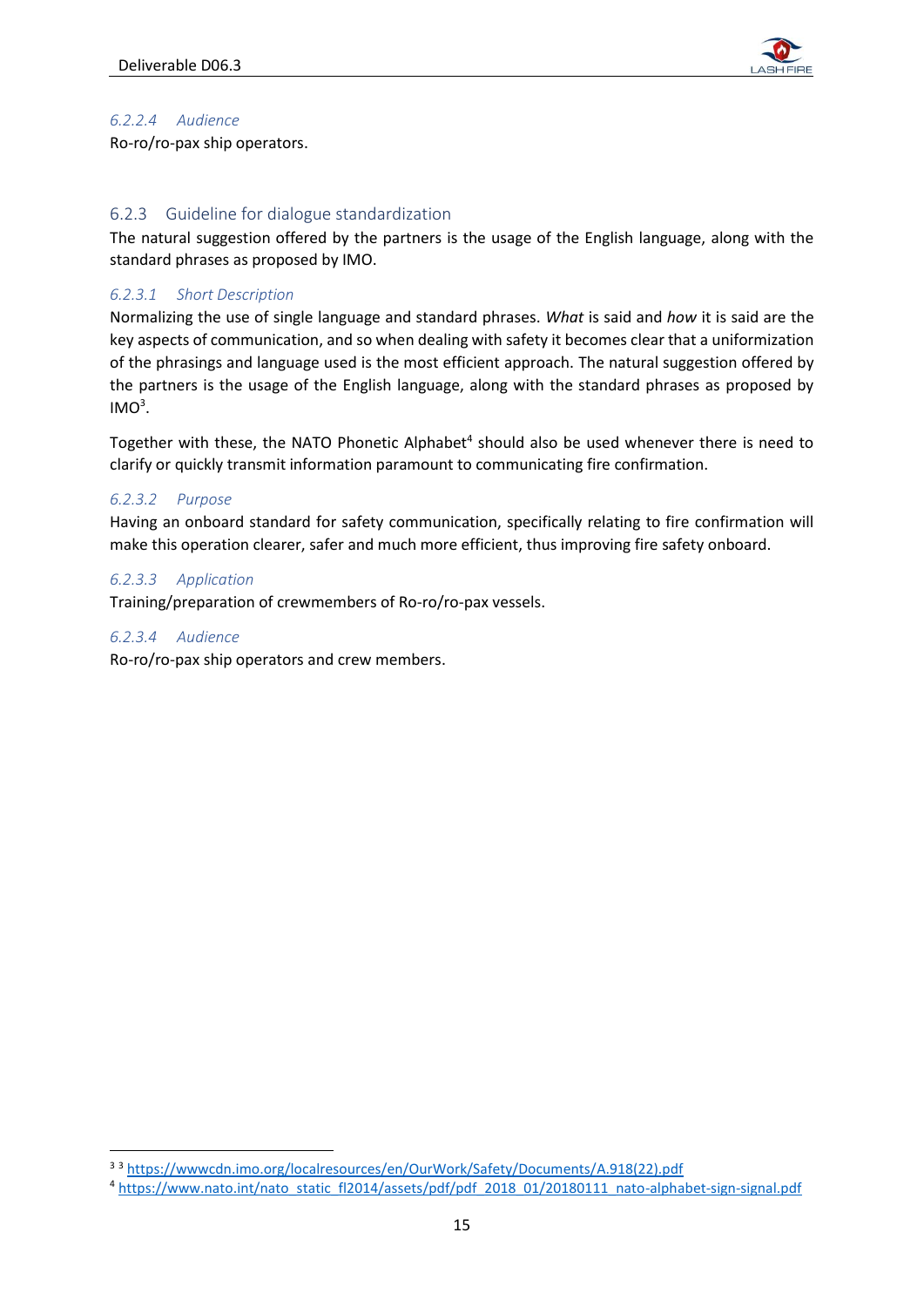

# <span id="page-16-0"></span>7 Conclusion

Main author of the chapter: Filipe Ribeiro, MAG

With the development of Deliverable 06.3, the partners have tried to analyse the progress of Action 6- B, "Quick manual fire confirmation and localization", and understand the type of advances can be proposed in the context of communication of fire confirmation onboard ro-ro/ro-pax vessels.

LASH FIRE's goals of improving safety in this type of ships have everything to gain from looking at the importance of proper, efficient communication onboard and how new and different methods can be harnessed to improve it.

Within the various activities conducted, the partners identified an opportunity for improvement in this area, noting that it is possible to come up with better and more effective ways of communicating fire confirmation. As such, they aimed to develop a few simple but efficient suggestions for new guidelines which can potentially be part of future implementation by operators in real scenarios.

For this, a couple of field trips were organized in which currently used methods were analysed, and questionnaires were also done to try to gather accurate data (mostly due to the impossibility of more thorough field-work due to the covid-19 pandemic). All this work aided in the development of these suggestions which will certainly be subject to improvements themselves, but the partners believe these really can help increase fire-related safety onboard ro-ro and ro-pax vessels.

# <span id="page-16-1"></span>7.1 Next Steps

The partners will now naturally look to improve the developments already achieved, with the aim of perfecting any suggestions already made and potentially look towards new ones. WP06 in particular, but also in tandem with other Work Packages such as 04 and 05, will be fundamental to this, as the work done so far and reflected above will add to the compendium of information being gathered, shared and worked on by the partners of the Project.

# <span id="page-16-2"></span>7.1.1 Outputs within the Effective Manual Operations Work Package

Work Package 06 is developing several activities related to typical operations onboard ro-ro/ro-pax vessels, each of them focusing on one or two specific tasks but all of them working towards the same common goal of improving fire safety onboard. As such, the collaboration of the partners working in WP06 in the various activities and reports will continue, reinforced by the findings shared in this Deliverable which itself has been informed by some that came prior.

These and other developments shall continue to be integrated into a broader, more encompassing picture of safer, more efficient and enhanced manual operations onboard, towards reducing risk and improving fire-related safety in these contexts.

# <span id="page-16-3"></span>7.1.2 Outputs towards LASH FIRE

One of the ways that the work reported in this document can be improved is through impact and cost assessment which can be done via collaboration with WP04 and WP05, and which can help give a better idea of the concrete influence that these suggestions would have in practical terms.

As such, the discussion with the partners from those Work Packages, the Project as a whole, as well as LASH FIRE's stakeholder community will continue, with the ultimate goal of improving communication of fire confirmation onboard ro-ro/ro-pax vessels.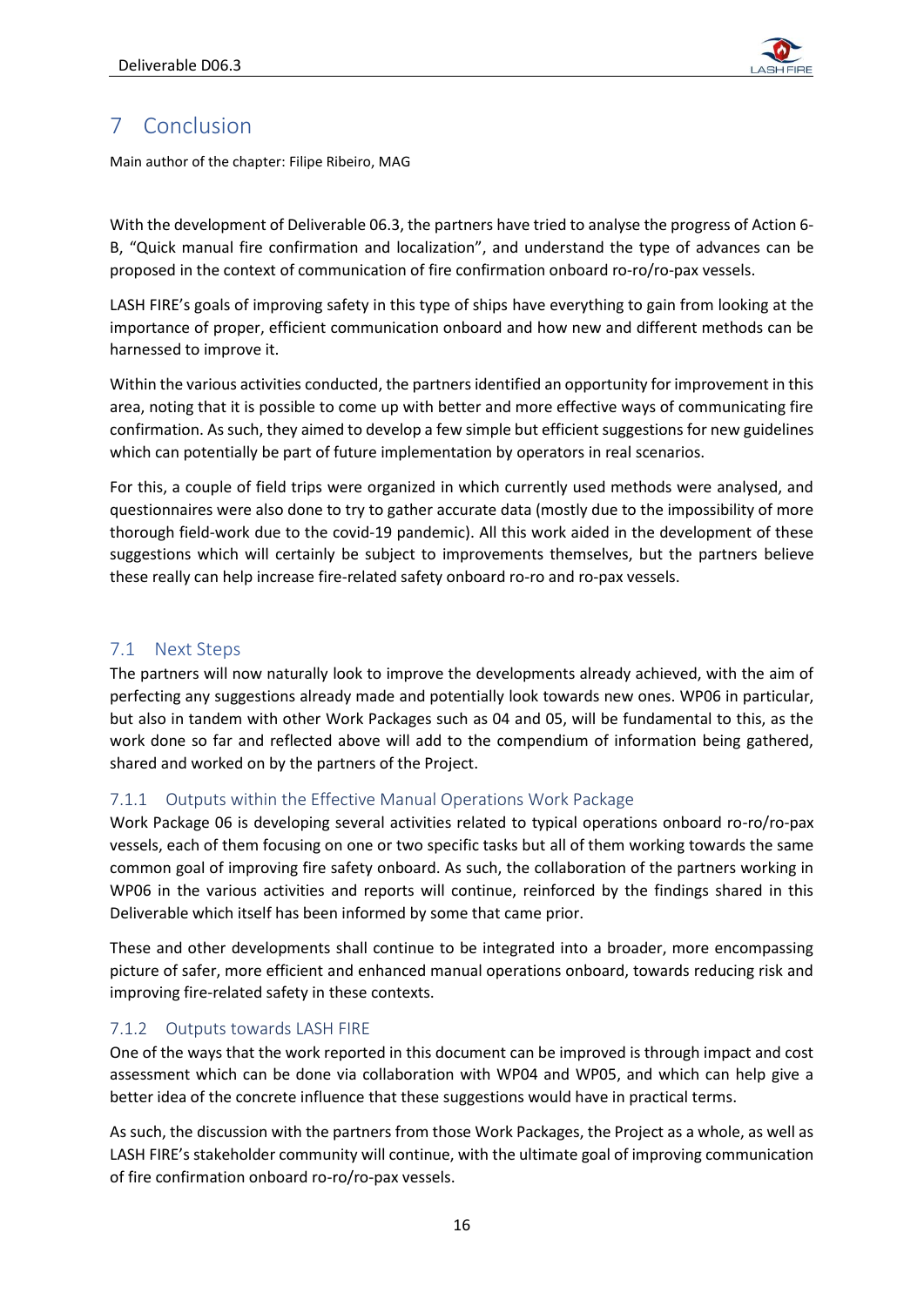

# <span id="page-17-0"></span>8 ANNEXES

# <span id="page-17-1"></span>8.1 Annex A – Accident Investigation Reports

The main purpose of investigating a marine accident is to identify the factors causing the accident, with the aim of improving the safety of lives of personnel and passengers at sea, preventing similar accidents in the future and enhancing safety of navigation. It is not the purpose to apportion liability, nor apportion blame to anyone or any party.

We have examined a series of investigation reports in order to gain insights about how manual localization and confirmation phase is done in practice and how it can be improved.

In this chapter we will identify which personnel on board that operate as "runners", look at how they are referred to and also review how "runners" appear in the investigation reports when it comes to the description of the event, the analysis on what happened and the measures proposed. First, however, we will summarize how the phase of manual localization and confirmation of fire on board is treated in the SOLAS convention.

## **Method**

To do so, we have examined a total of 19 reports including both ro-ro and ro-pax fire incidents, as well as, a report examining casualty statistics and investigation analyses. The reports have been analysed by searching for the following keywords: "manual detection", "identification", "communication", "confirmation", "localization", "runner" and "AB". Furthermore, sections dealing directly or indirectly with the phase between the sounding of an alarm the and identification of fire have been carefully examined.

## **List of investigation reports examined**

- Fire on Vehicle Deck Roll-on/Roll-off Passenger Ferry- Joseph and Clara Smallwood 2003
- Preliminary investigation report M/V Al Salam Boccaccio 2006
- Fire on board Und Adriyatik 2008
- Fire aboard Vehicle Carrier Pyxis 2008
- Brand ombord på Queen of Scandinavia 2009
- Fire on the ro-ro passenger vessel Lisco Floria 2010
- Report on the investigation of the fire on the main vehicle deck of Commodore Clipper 2010
- Fire aboard Pearl of Scandinavia 2010
- Fire on a semi-trailer on board the ferry MECKLENBURG\_VORPOMMERN 2012
- IMO Casualty Statistics and Investigation. Report of the Correspondence Group on Casualty Analysis, National Transportation Safety Board 2012
- Fire Aboard Vehicle Carrier M/V Alliance Norfolk 2012
- Fire aboard Victoria Seaways 2013
- Marine accident report Britannia Seaways 2013
- Fire on Corona Seaways 2013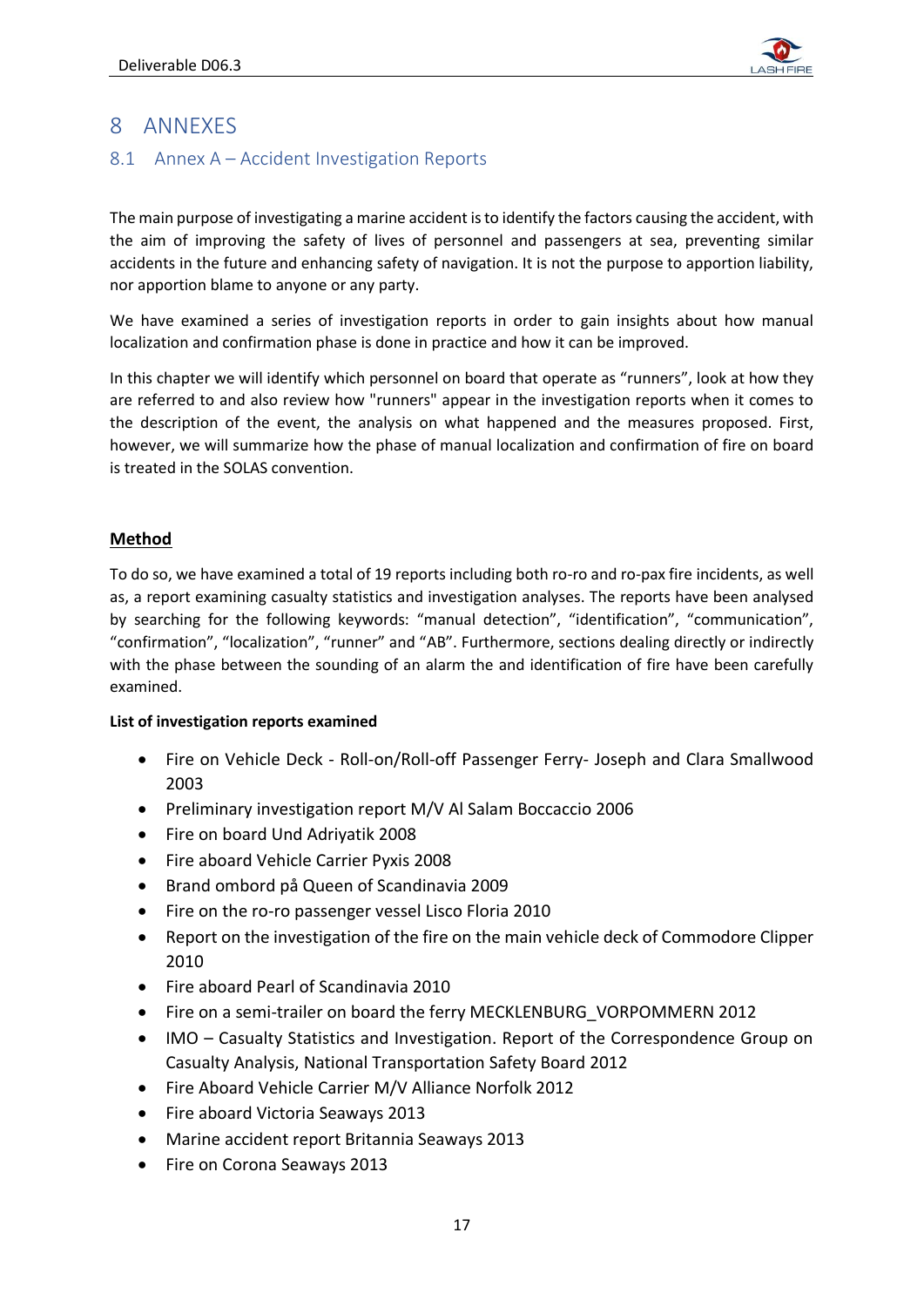

- Marine accident report Urd 2014
- Marine Accident Brief Fire aboard Vehicle Carrier Courage 2015
- Fire aboard Ro-PAX ferry Stena Spirit 2016
- Fire aboard Vehicle Carrier Honor 2017
- Norman Atlantic report

## **Who are the "runners"?**

Current praxis to localize and confirm a fire on board is usually to send a "runner". In some of the investigation reports these "runners" are mentioned when it comes to describing the event, in the analyses of the event and the measures suggested for improvement sometimes addresses them. The various investigation reports refers to the "runner" in very different terms. In addition, there are differences between the various boats / shipping companies which of the employees on board hold the role of a "runner". Below we will list all the different names and actors mentioned in connection with the role of "runner" from the investigations that mention this role. As the list shows, it is only a few of the investigation reports that mentions the "runner". The reason for this is most likely that the nature of the fire investigated has had no need for manual detection and localization.

Naming of the "runner":

- Watchkeeping crew member (Und Adriyatik)
- On-watch AB (Corona Seaways)
- Fire patrol (in swedish "runderingsmann") (Queen of Scandinavia)
- Watchman and Person sent (Stena Spirit)
- VDW (Vehicle Deck Watchman) (Joseph and Clara Smallwood)
- The Lookout (Commodore Clipper and Pearl of Scandinavia)

The position on board with the role of the "runner":

- The AB (Carrier Courage)
- The third officer and The Master (Carrier Pyxis)
- Ship's assistant (Pearl of Scandinavia)

## **How investigation reports deal with manual localization and confirmation**

As the previous section shows, this phase is usually addressed only on the description of events. Many of the reports do not properly describe this phase in any of their sections. In very limited cases, manual localization and confirmation is included in the analysis, evaluation nor recommendation. Below we will summarize how manual localization and confirmation are addressed in the investigation reports.

#### **In the description of the event**

- *Watchkeeping crew member was sent to the alarm scene and he noticed the fire on the trucks, which were parked inside the main deck.* (Und Adriyatik)
- *The AB opened the main deck port aft door but did not enter the space because of the tightly packed vehicles. He reported to the OOW on his Very High Frequency (VHF) radio that he could not see any evidence of a fire, and he then closed the door. (Corona Seaways)*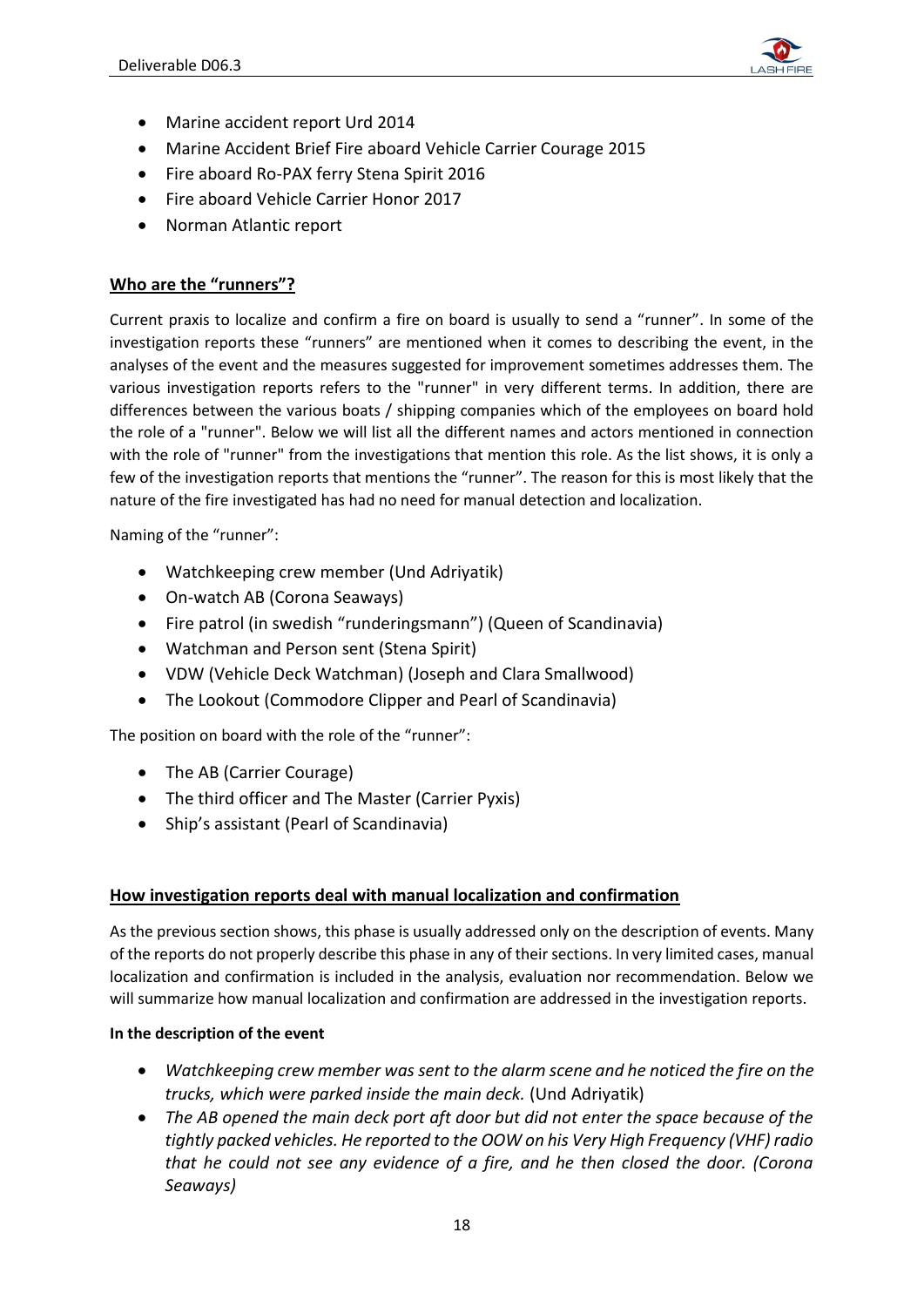

- *The fire petrol who performed the nightly fire rounds was on the bridge on his lap, and the navigator immediately sent him down into the engine room to check the fire alarms.*  (Queen of Scandinavia)
- *The watchman reported to the bridge by phone that he had located smoke above and around a refrigerator truck parked in front of the stern ramp (door), on the port side next to the central bulkhead (….) . when the ship was entering breakwater heads of the port of ), the watchman noticed flames on the truck roof (photograph No. 7). He tried to call the bridge on the VHF operating channel, but did not succeed (…..) The watchman, not being able to contact the bridge via radio (VHF), started to extinguish the fire with a 50 kg transportable powder extinguisher.* (Stena Spirit)
- *The third mate instructed the AB to investigate the alarm. The AB departed the bridge after obtaining a radio and conducting a radio check. He travelled from the bridge down to the weather deck and went to the access trunk aft on the starboard side of the vessel (…..) The AB told investigators that as he got to the entrance of the ladderways he began to smell smoke. He passed the elevator, went down a ladderway one deck to Deck 12, and saw heavy smoke coming up from below. He immediately radioed up to the bridge, informed the mate about the smoke, and told him to sound the alarm. He then exited the space and returned to the bridge.* (Carrier Courage)
- *The master rushed into the wheel house, confirmed the location of the fire on the fire detection system and instructed the third officer to identify the site of the fire. The third officer (…..) went down to Deck No. 10, opened the fire door at the entrance of DK 10, saw a bright yellow light and reported to the master with transceiver.* (Carrier Pyxis)
- *At 0243, the second officer instructed the lookout to take a portable very high frequency (VHF) radio and go and check the main vehicle deck to confirm if there was a fire. (….) The lookout knew that the portable radio that he was assigned was not reliable, and was concerned that he might become injured or trapped near the fire and not be able to summon help. (……)….They could smell smoke in the area, and the lookout returned to the bridge. (…..) The lookout reported to the second officer that he had smelled smoke in the accommodation area, but that he had only been as far as the restaurant. The second officer told him to go to the main vehicle deck* (Commodore Clipper)
- *A ship's assistant who was the look out on the bridge was immediately sent to the car deck to make observations. She opened a door to section 5 on the car deck and observed heavy smoke and flames. She saw a trailer on fire close to the flooding control door. At 06.00 she informed the bridge that there was a fire in a trailer on the car deck in section 5.* (Pearl of Scandinavia)

## **In the analysis of the event**

- *An additional visual check caused a delay, which ended up with an uncontrollable fire. (Und Adriyatik) (det virker som om de mener at visual check ikke bør finne sted, men at det i dette tilfellet var nødvendig pga flere falske alarmer tidligere, og at det er denne visuelle sjekken som førte til forsinkelse.)* (Und Adriyatik)
- *The OOW's decision to send the on-watch AB to check the status of the main deck after the first fire alarm was reasonable and appropriate. He had no indication of a fire on the CCTV monitor, and he needed to clarify the situation. The AB also reasonably opted to check the main deck from the door.* (Corona Seaways)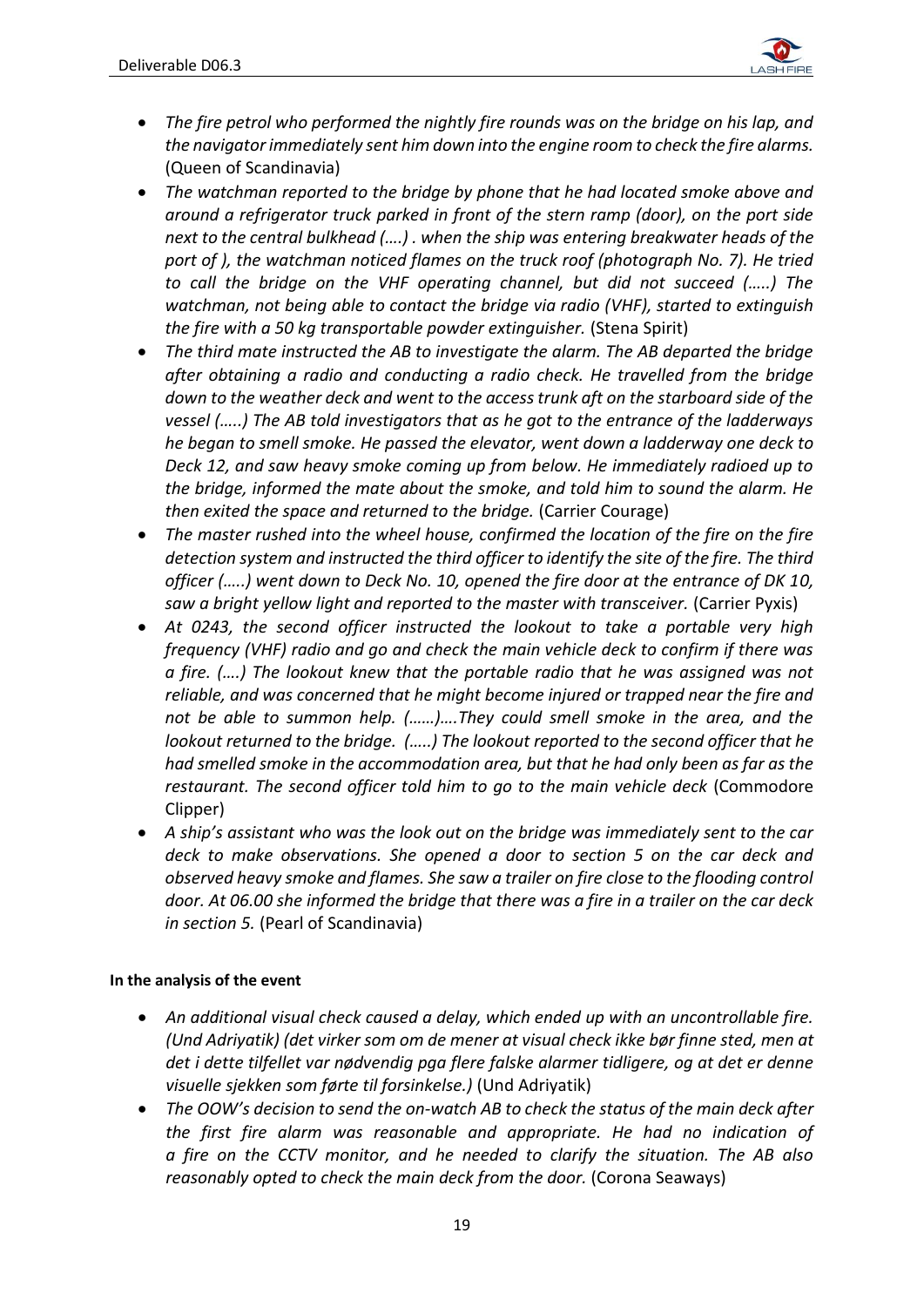

- *Lack of detailed procedures for the crew in the event of a refrigerator truck fire resulted in a situation that crew activities to detect the source of the smoke was carried out at discretion of person sent for this purpose to the car deck and was inadequate to the hazard existing upon detection of the smoke from the refrigerator unit in the truck.* (Stena Spirit)
- *The master, upon receiving the report from the third officer of the fire breakout, decided to confirm the situation of the fire himself and control the fire in the initial stage.* (Carrier Pyxis)
- *In the event of an anomaly, the VDW (Vehicle deck watchman) was to report it immediately to the bridge. Communications between the VDW and the bridge were conducted using fixed telephones connected to the vessel's internal communications system. On each vehicle deck, there were two such telephones, one forward and one aft. VDWs were not equipped with a portable means of communication, nor were they required to be by regulation. (…..) The absence of feedback at the pull station, coupled with the VDW's lack of understanding of the fire detection system, had the potential to generate confusion leading to an inappropriate response or a delay in commencing a response, thereby placing passengers and crew at risk*. (Joseph and Clara Smallwood)
- *The second officer on the bridge made the correct response in sending the lookout to investigate the first response in sending the lookout to investigate the first fire alarm. (……) The second officer's and the third engineer's mistaken opinions could have been changed by either a report from the lookout or by the second officer looking at the CCTV picture of the main vehicle deck. (…..) The lookout had smelled smoke in the restaurant, but when he returned to the bridge, the second officer was in conversation with the third engineer, and he waited before making his report rather than interrupt. The lookout's report started to challenge the second officer's perception of the problem but lacked urgency, an as the lookout had not actually seen a fire, this was not enough to persuade the second officer to start alerting the rest of the crew. (….) He sent to lookout away again to check if there was a fire, and decided to take no further action until he had a definite report. The lookout's faulty radio meant that confirmation was further delayed.* (Commodore Clipper)

## **In the measures proposed**

- *The company made an agreement with professional support and training organization in order to improve fire response abilities of the crew.* (Und Adriyatik)
- *All crew must be vigilant when on duty, if fire is detected raise the alarm and then fight the fire after help arrives*. (Carrier Pyxis)
- *To avoid delays in raising the alarm in a real fire situation, fire patrol should have an efficient direct Radio communication with the bridge and all crew members must have familiarization training with the alarm system on board their vessel and for alternate communication arrangements. Manual pull stations with a time delayed alarm should be appropriately labelled*. (Joseph and Clara Smallwood)

## **Examples where "runners" are not used (but should have been):**

• *The fire alarm detected at the panel was reset before the response teams were in place, perhaps because the crew members on watch in the bridge assumed it was*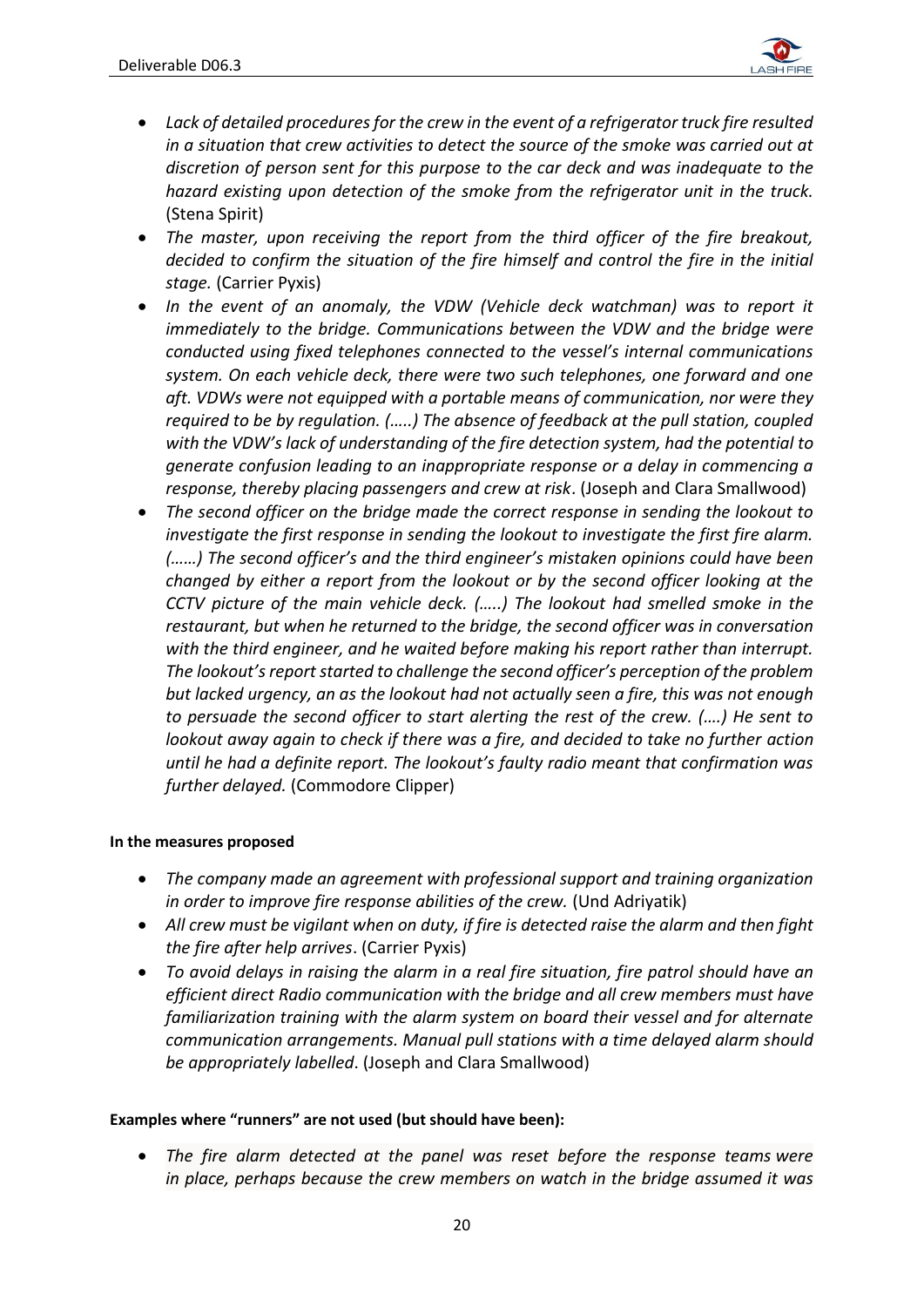

*part of the trouble stemming from auto-pilot dysfunction, or perhaps to avoid sounding the alarm*. (Al Salam Boccaccio)

# **CONCLUSIONS AND LESSONS LEARNED:**

One of the most striking findings from the analysis is the diversity regarding not only terms to refer to the person in charge to manually localize and confirm the fire, but also in relation to the different practices through which fire is localized and confirmed in the different incidents studied. It is also worth noticing that even in the investigation reports where the "runner" is described as having a significant role, the measures proposed to prevent this kind of events happening again are seldom directed towards the role of the runner. To sum up, analysis of the different reports provides us with valuable insights on:

- Quality and thoroughness of incident investigation reports vary to great extent
- Different terms to refer to the 'runners'
- Great heterogeneity regarding practices as well
- Communication problems are common
- Combination of manual detection with the use of existing technology for localization and confirmation of fire
- Great degree of improvisation (lack of detailed procedures and training)
- This phase is black-boxed in the reports: Manual detention, localization and confirmation activities are rarely properly addressed/described/problematized, nor analysed/evaluated on the reports.
- Reports rarely include recommendations to improve the phase of manual detection and confirmation.

Something important to have in the ship's procedures and emergency task lists are the scopes of responsibility of individual crew members and additional tasks to be undertaken by the crew when fighting a fire while the ship is in different situations such as preparing for manoeuvres or undertaking port entry manoeuvres. There are also a need for alignment when it comes to naming the runner and the describing the phase of manual localization and confirmation.

# **COMMUNICATION – RELATED EXTRACTS FROM ACCIDENT INVESTIGATION REPORTS**

## **From NORMAN ATLANTIC report:**

## EVENT (p.21)

The interviews carried out with the deck staff and in general with the staff who participated to the initial emergency phases, as well as the evidence gathered during the investigation, show that a first fire alarm was activated approximately at 04:15.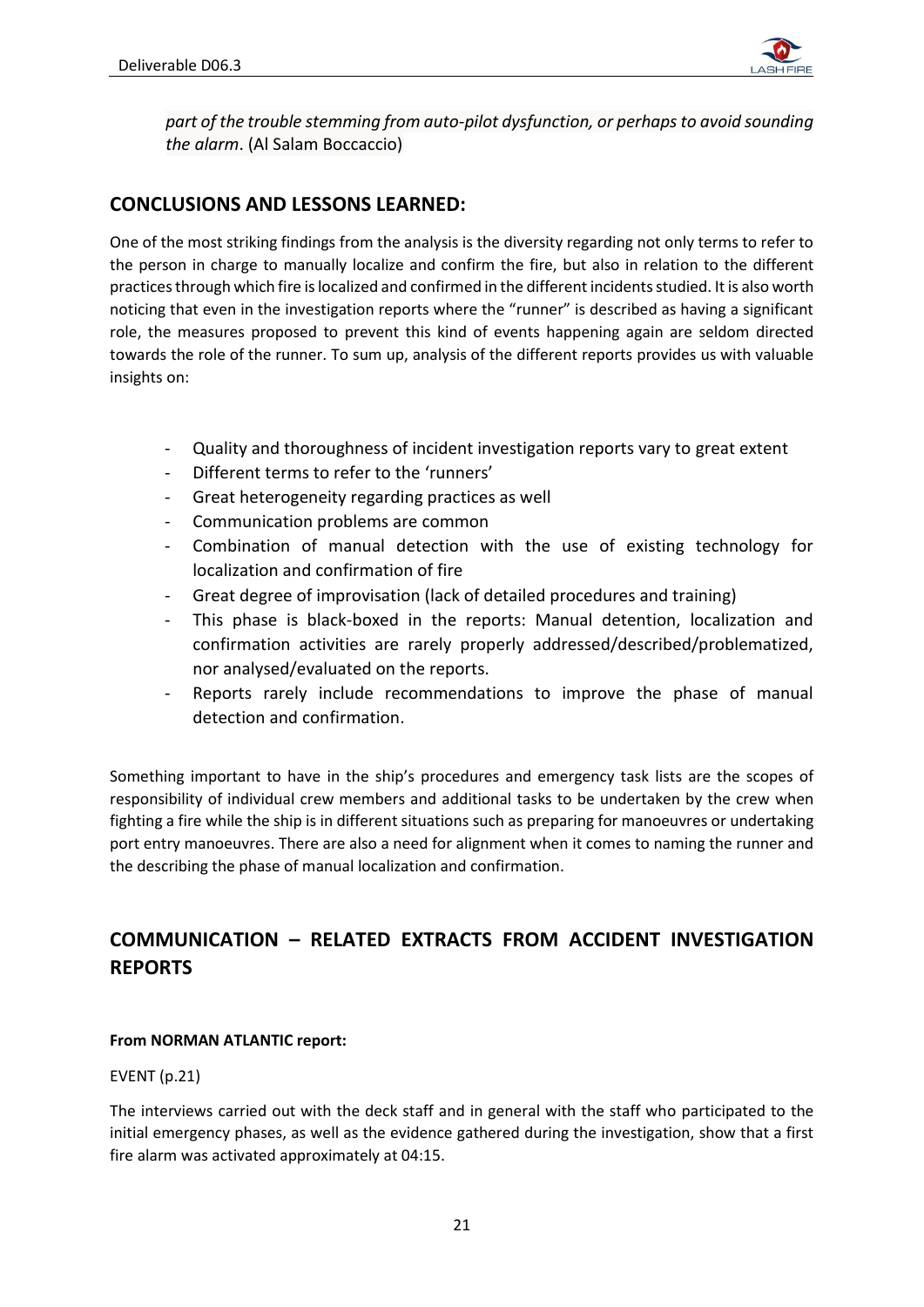

In that moment, the second mate and a seaman were on duty. In addition, considered the difficult conditions of the navigation, after departing from Igoumenitsa, the Captain decided to remain here and keep on monitoring (see. par. 4.1.8). The deck officer on the bridge, applying the correct procedure, immediately sent the seaman to the area concerned by the alarm to check its conditions, but the seaman said that in the signaled position there was only a refrigerated truck, whose combustion generator for the cooling system was working and there was no incipient fire. After about 15 minutes a fire pre-alarm was heard again and a Fire Alarm followed.

Thereafter, the Captain, who already was on the navigation bridge, after seeing the flames on the starboard flying bridge deck coming out of the windows (the great side openings) of deck 4, ascertained that a fire was developing on board, ordered to transmit the fire alarm (serious gravity) and to issue the "crew call". In the immediately following minutes, he ordered the first mate to go on the spot (deck 4 frame 156) to check the situation and the deck officer on the navigation bridge to immediately activate the Drencher (04:30) system. Based on the evidence gathered, following our inspection on board, in the Drencher room the valves of deck 3, instead of those of deck 4 (which was affected by the fire) were open.

*"In view of the above, although the general management of the operations on the ship seems to be performed overall safely, a review of the mentioned SMS procedures is to be evaluated, with more frequent internal audits to check the implementation of the operational procedures established and/or a specific training by the Company for the staff in charge of these operations, clearer procedures for loading - lashing -socket connection operations. Similarly a review of the way patrols during navigation are performed should be considered, in particular roles shall be better defined, and - the knowledge of the English language, among the staff in charge of these operations, shall be better checked by the Company (both the ship owner and the charterer)"(p.153).*

#### RECOMMENDATIONS (p.161):

*004/2015-04 Implementing measures aimed at ensuring that the staff on board is actually familiar with the working language and that this language is really used on board.*

#### **RO-PAX ferry Stena Spirit**

**(1) Term: watchman**

**(2) Sent by the officer of the navigational watch** 

**(3) Aprox. 5 min, communication via radio and phone, wrong assessment of the situation, lack of attention to cameras, communication issues (insufficient range of VHF radios), lack of detailed procedures**

**(4) Description of events, analysis, evaluation and recommendations**

**Extracts from the report:** 

#### **Description of events**

The officer of the watch, watchman (helmsman) and chief officer were present on the bridge. At **06:38:54** an alarm was triggered in the fire alarm control panel on the bridge as a result of activation of a smoke detector in zone 110 located on the car deck No. 3 in the aft part of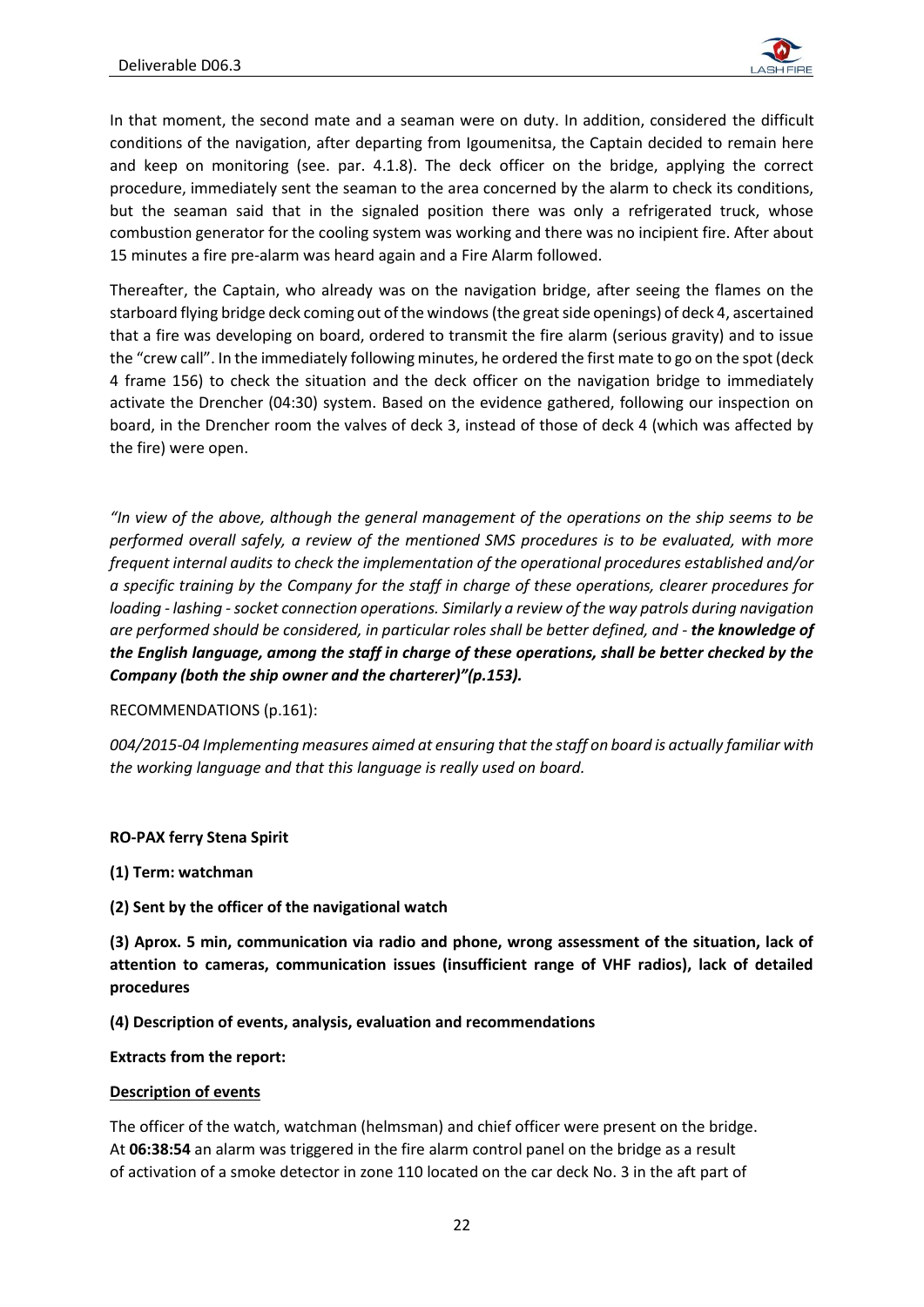

the ship.

The officer of the navigational watch instructed the **seaman (watchman)** responsible for waking up the crew before manoeuvers via the radio (UHF) to go to a car deck No. 3 and to check the situation in the aft part of the ship.

At 06:41:00 the engineer on watch from the engine control room reported to the bridge via telephone that a fire detector was activated on the car deck. In response, the watch officer informed him that a watchman had already been sent to check the car deck No. 3 at the ship's stern.

At **06:43:10** the watchman reported to the bridge by phone that he had located smoke above and around a refrigerator truck parked in front of the stern ramp (door), on the port side next to the central bulkhead.

Instructed by the officer of the watch, the watchman disconnected power supply of the truck's refrigerator unit from the ship's electrical system in the distribution cubicle located on the wall of the companionway to the steering room.

The officer of the watch informed the ship's electrical engineer by phone to come to the car deck to check the cause of the smoke coming from the refrigerator truck.

After passing the "GD" buoy at 06:47:34, the master came to the bridge. The chief officer and the officer of the watch reported to the master on the activation of the fire detector and presence of smoke on the car deck No. 3.

The master ordered another, detailed inspection of the area from which the smoke originated to check for any smouldering fire. Additionally, he instructed that the inspection be assisted also by the ship's safety officer who, by then, had also come to the bridge. At 06:48:09 the officer of the watch managed to separate the fire zone 110 in the fire alarm control panel on the bridge and, thus, to deactivate the fire alarm (photograph No. 5). Next, the watchman present on the car deck, together with the officer of the watch on the bridge, attempted to switch on the ventilation in the cargo hold to remove the smoke that was present there. The captain stopped these activities and instructed them to wait until the ship safety officer completes the inspection ordered by the captain.

At 06:50 the electrical engineer arrived at the scene on deck no. 3 next to the refrigerator truck; the safety officer arrived soon after. Neither of them found any signs of fire, except for presence of smoke. After several minutes, they reported to the bridge that the smoke originated from the refrigerator unit, more specifically its drive's v-belts and that burnt rubber can be smelled, as well las that there was no fire hazard on the car deck.

When the crew members were checking the deck in the area of the refrigerator truck, the smoke grew thicker and flames could be seen on the image recorded by CCTV camera No. 07 which were reflected by the ceiling on the right side of the truck (photograph No. 6). At around 06:54 fans were switched on at car deck no. 3 to remove the lingering smoke from the area.

At 07:00:41 when the ship was entering breakwater heads of the port of Gdynia (photo No. 48), the watchman noticed flames on the truck roof (photograph No. 7). He tried to call the bridge on the VHF operating channel, but did not succeed. After several seconds, the VDR recorded activation of a fire alarm which switched off the ventilation on the ship. Meanwhile, the officer of the watch and the senior officer attempted to switch on the ventilation on deck no. 3. Furthermore, the officer of the watch tried for almost 2 minutes to contact the watchman in the cargo hold, but he did not succeed. The fire developed considerably and covered the entire width of the truck's roof

The watchman, not being able to contact the bridge via radio (VHF), started to extinguish the fire with a 50 kg transportable powder extinguisher. He attempted to put out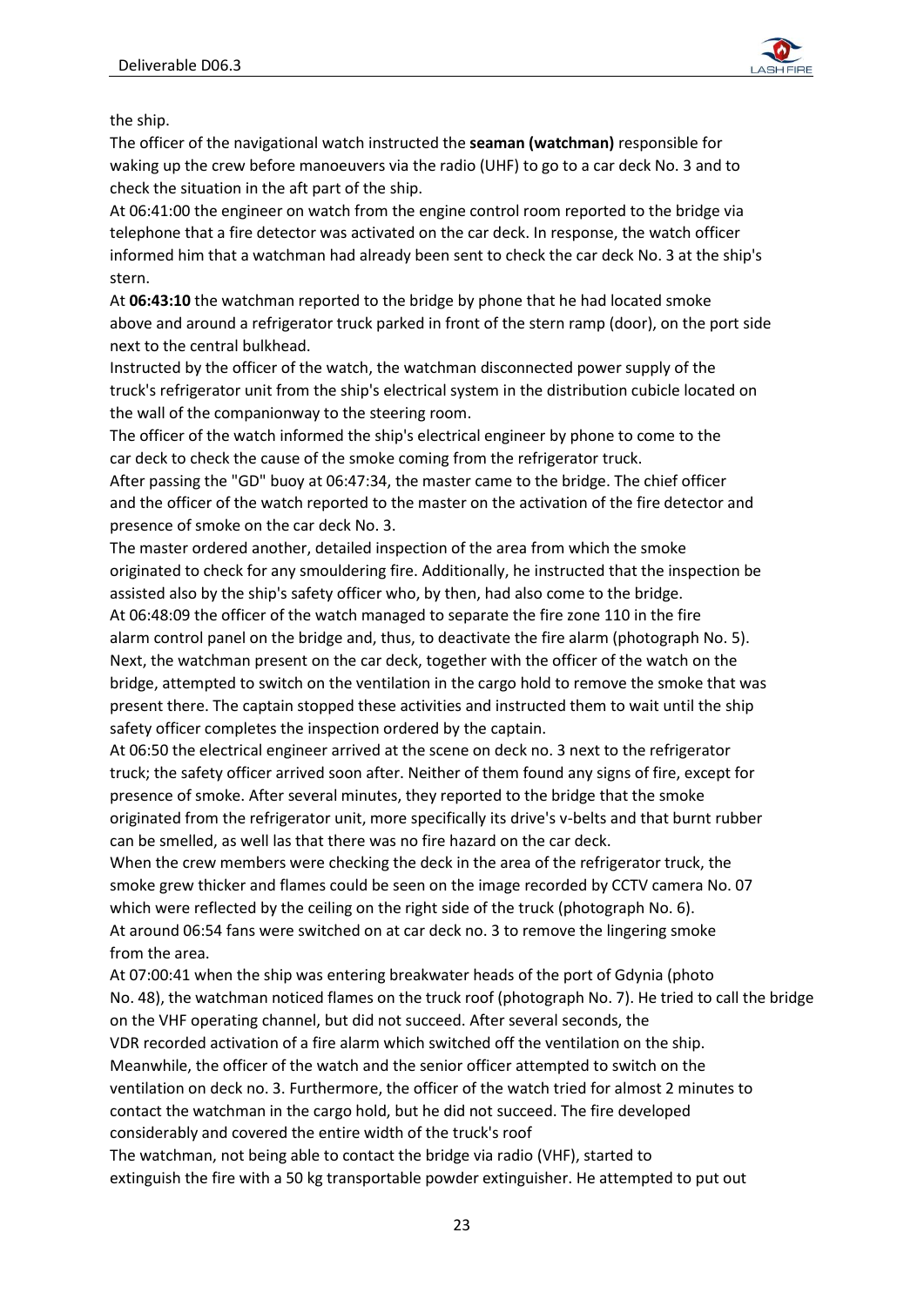

the fire approaching from the rear, left side of the truck, but powder jets did not reach the area of the flames.

At 07:03:15 the officer of the watch noticed major smoke presence on the CCTV display and suggested that the ventilation be switched off.

Due to dense smoke, the watchman was forced to leave the car deck and, at 07:03:44 informed the bridge via radio (VHF) that the refrigerator truck was on fire. Before that, he also managed to activate two manual fire alarm call points.

At 07:04:00 the master instructed the officer of the watch to send immediately the crew to start the fire fighting operation and, subsequently, to man the drencher system stations at the stern.

#### **Organizational factors**

The organizational factors that affected the course of events related to detection, spreading and extinguishing of the fire were, in the Commission's view, as follows: lack of detailed procedures for the crew in the event of a refrigerator truck fire, lack of (interruptions in) communication on the VHF radio operating frequency in the vehicle spaces at the ship's stern, equipment of this space with only smoke detectors, lack of device onboard of the ship to adequately assess fire hazard, such as IR imaging camera and lack of adequate escape routes from the vehicle spaces.

#### **Conclusions and recommendations**

In the ship management system, there were no procedures for emergency situations such as fire during port entry manoeuvres. There were procedures for a fire in the port (included in , but these related mainly to establishing communication with third parties (fire service, port authorities, shipowner) and evacuation of passengers and crew from the ship. The Commission concluded that the fact that the ship's crew did not interested in the CCTV system for a considerable period of time after fire alarm release and did not observe the images from the camera located in the room in which the flames on the truck roof were visible may suggest the lack of adequate risk management procedures in emergency situations. The Commission is of the opinion that the ship procedures should include an obligation to regularly check the CCTV camera images after activation of any significant alarm, including fire alarm.

## **IMO – Casualty Statistics and Investigation. Report of the Correspondence Group on Casualty Analysis**

The document contains the report of the Correspondence Group on Casualty Analysis:

The group also noted that providing just a list of questions which could be posed to crew members, witnesses or ships company representatives may have limitations, including the following, affecting the quality of the investigations:

.1 a list of specific questions tends to be treated as a checklist, resulting in most, if not all, of the questions being asked, regardless of the relevance to the investigation being undertaken;

.2 there may be issues related to the absence of a common language. Interviewers need to have regard to language barriers as well as cultural differences when posing questions, and to find the appropriate tone and level at which to pitch the questions; and

.3 a list cannot include questions to cover every possible area of human factors inquiry. There will always be something that was not thought of.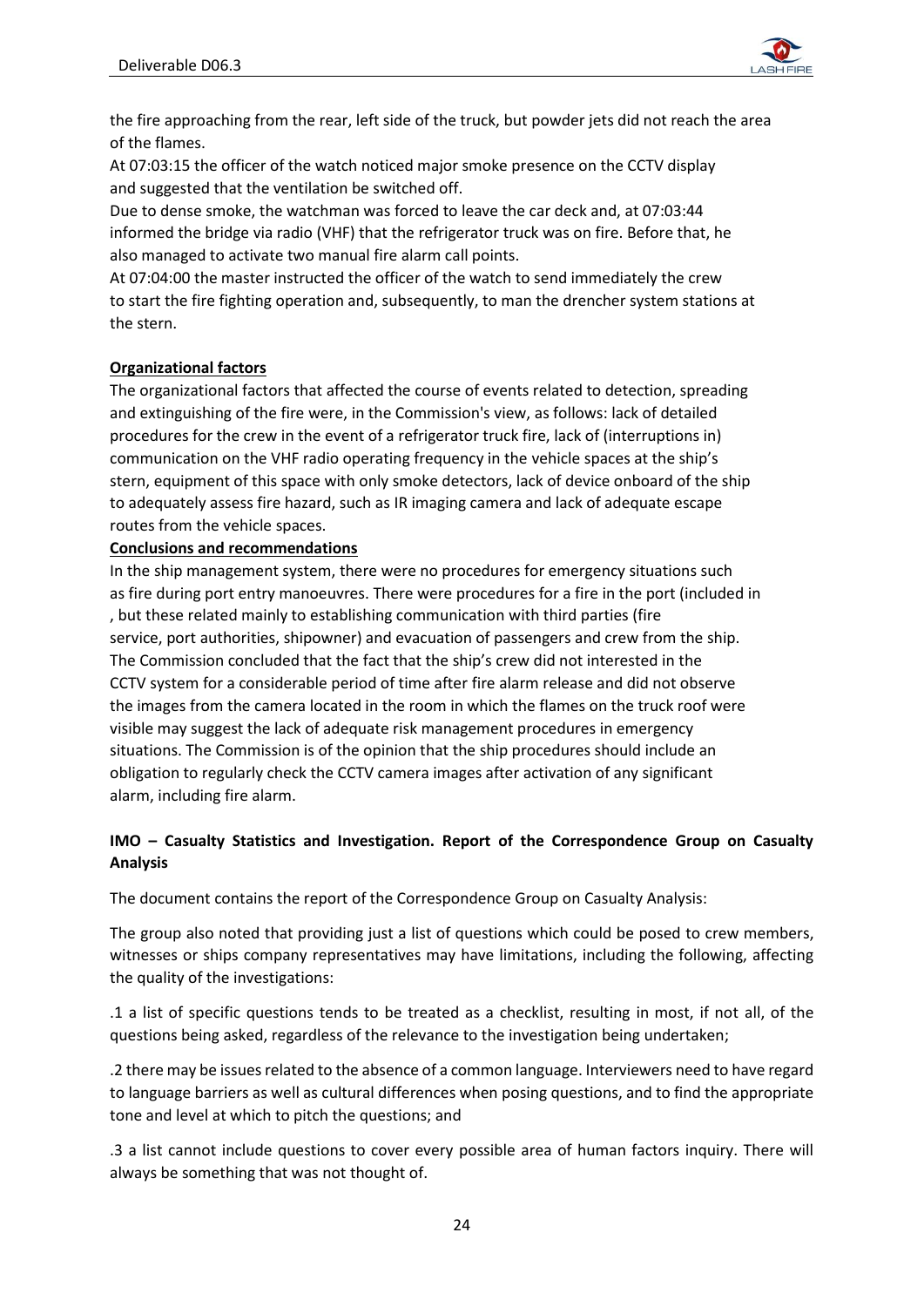

The dual-command organizational structure under which the offshore installation manager was in charge when the vessel was latched onto the well, while the master was in charge when the MODU was underway between locations or in an emergency situation, led to a command confusion at a critical point at the time of the emergency and may have impacted the decision to activate the emergency disconnect system;

#### **Vehicle Carrier PYXIS – October 14 2008**

#### **(5) Information available on the car decks**

According to 2.6.11, it is considered probable that, on the car decks of the Ship, communication by transceiver with the wheel house was available. However, neither fire alarms nor PA announcements were audible there.

#### **Fire on Vehicle Deck - Roll-on/Roll-off Passenger Ferry- Joseph and Clara Smallwood**

#### 12 May 2003

Two heat detection alarms sounded on the bridge. Almost simultaneously, the vehicle deck watchman (VDW),while making his rounds on vehicle deck 1, discovered a fire around a tractor-trailer (seeFigure 1). The VDW exited the deck through the forward-most door on the port side and proceeded directly to a manual fire alarm pull station located just outside the door. He activated the pull station, but no audible alarm sounded; he then proceeded up to deck 3 and activated a second alarm. Still hearing no audible alarm, he ran aft to the VDW's station on deck 3, where he contacted the bridge by telephone and informed them of the fire.

When the first two heat detector alarms rang on the bridge, the officer of the watch (OOW) went

to the fire detection panel to determine the origin of the alarm. While in the process of silencing

and accepting both heat detector alarms, one manual pull station alarm, followed quickly by a

second, registered on the panel. Shortly afterwards, the telephone rang on the bridge with the

call from the VDW. In accordance with the vessel's Emergency Response Manual (ERM), the

OOW commenced the emergency response for fire.

## *1.8.6 Communications*

## *1.8.6.1 Fire Party*

Communications between the fire party and the bridge were conducted using a portable, very high frequency (VHF) radio. During the occurrence, communications were intermittent, requiring the SCO, who was the officer in charge of the fire party, to continuously move around in order to establish and carry on communications with the bridge—a process disruptive to the coordination of the firefighting effort.

#### 12 TRANSPORTATION SAFETY BOARD

While a VHF radio is an established method of ship-to-ship and ship-to-shore communications, it is not well suited where radio waves must penetrate steel structures, as with internal shipboard communication. Instead, portable, ultra high frequency radios are accepted and widely used devices for such communications.

## *1.8.6.2 Vehicle Deck Watchman*

When the vessel was in transit, one person was assigned to patrol the perimeter of each vehicle deck approximately every 30 minutes. During these rounds, the VDW was responsible for monitoring the vehicle deck for such things as fire, loose or shifting cargo (vehicles), vehicles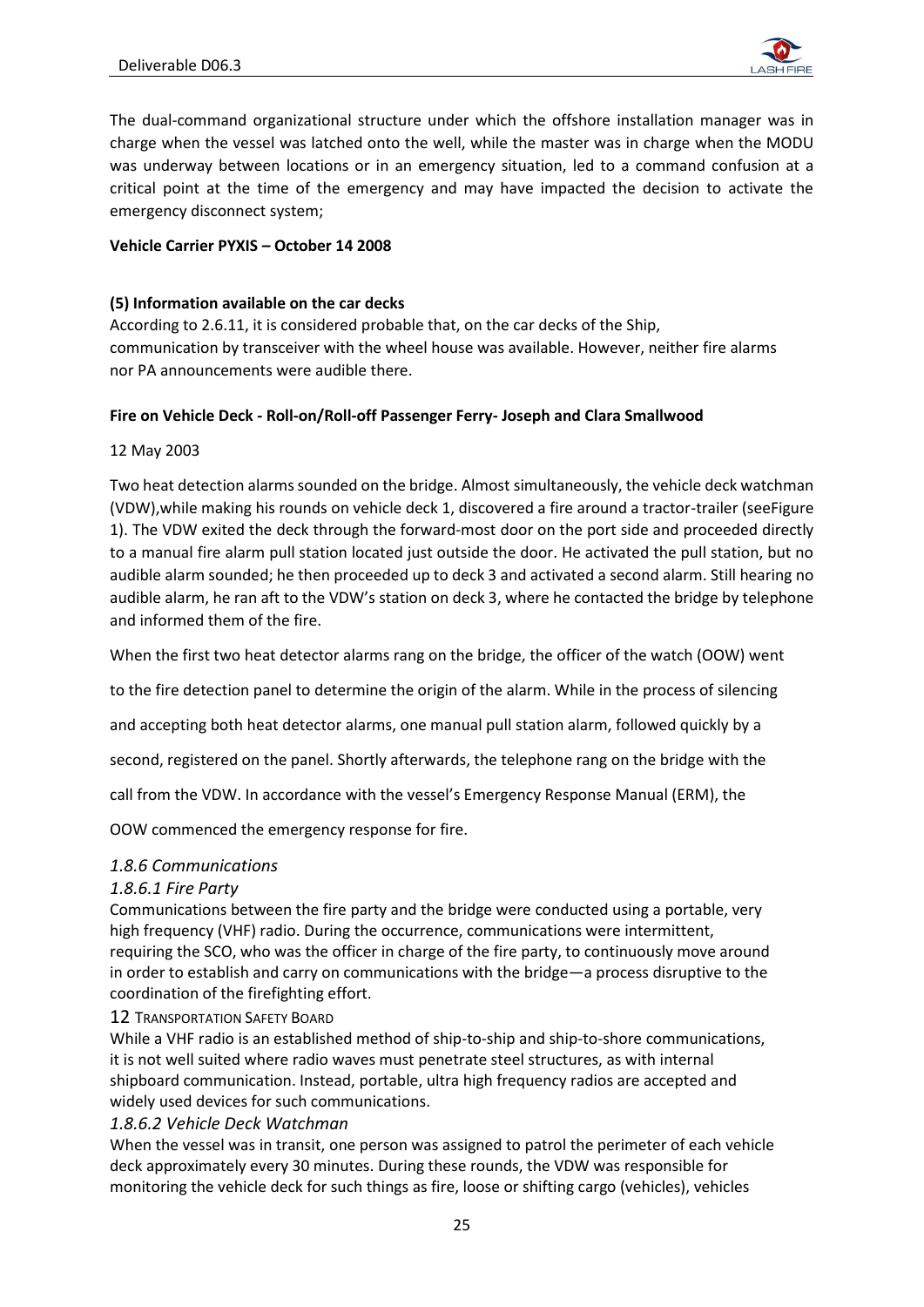

and trailers leaking fluids, security of lashings on the vehicles (if fitted), security of the forward and after loading doors, and passengers who may have remained with or returned to their vehicles. In the event of an anomaly, the VDW was to report it immediately to the bridge. Communications between the VDW and the bridge were conducted using fixed telephones connected to the vessel's internal communications system. On each vehicle deck, there were two such telephones, one forward and one aft. VDWs were not equipped with a portable means of communication, nor were they required to be by regulation.

# *1.9.4 Emergency Communications Equipment*

Throughout the occurrence, the SCS and the master communicated without difficulty by the ship's internal telephone system. As a contingency, both were equipped with portable, two-way VHF radios. PSD crew communicated with each other and with the SCS, either face-to-face or by relaying information through "runners"; they were not provided with portable communications equipment.

# *2.2 Communications Not during manual confirmation though*

In an emergency, effective and timely communication is essential for a coordinated and effective response – an essential element to the success of a mission.

The following difficulties were experienced in on-board communication during the emergency: • **Adequacy/Lack of Equipment** – The fire party was not provided with an adequate method of portable communications to exchange information with the bridge. Neither the VDW nor the PSD crew were provided with a portable means of communication. The PSD crew relied, in part, on "runners" to communicate messages, which resulted in a delay in relaying important information and necessitated the use of a valuable resource for repetitious work.33 Such a delay in assisting a potentially incapacitated person may place his or her safety, as well as the crew member's safety, at risk. Furthermore, the lack of portable communications equipment prevents a crew member from calling for help or assistance if needed.

Without the benefit of portable, two-way communication, there is the potential that critical information transmitted through a third party will be misinterpreted or misrepresented. It also precludes the ability to ask questions or receive clarification regarding the information and has the potential to generate confusion, speculation and inaccurate information. Additionally, it prevents a team leader from communicating important instructions or information simultaneously to all crew members, who may be spread throughout the ship.

Very high frequency (VHF) radio communications between the bridge and fire party were intermittent during the firefighting effort.

There was a general lack of understanding by many of the vessel's crew members with respect to the operation of the fire detection system.

# *4.0 Safety Action*

# *4.1 Action Taken*

*4.1.1 Fire Detection and Internal Communications* TC has indicated that it considers this item to be one of proper training rather than an inadequacy of equipment.

The SSB states, among other things, the following:

To avoid delays in raising the alarm in a real fire situation, fire patrols should have an efficient direct *Radio* communication with the bridge and all crew members *must* have familiarization training with the alarm system on board their vessel and for alternate communication arrangements. Manual pull stations with a time delayed alarm should be appropriately labelled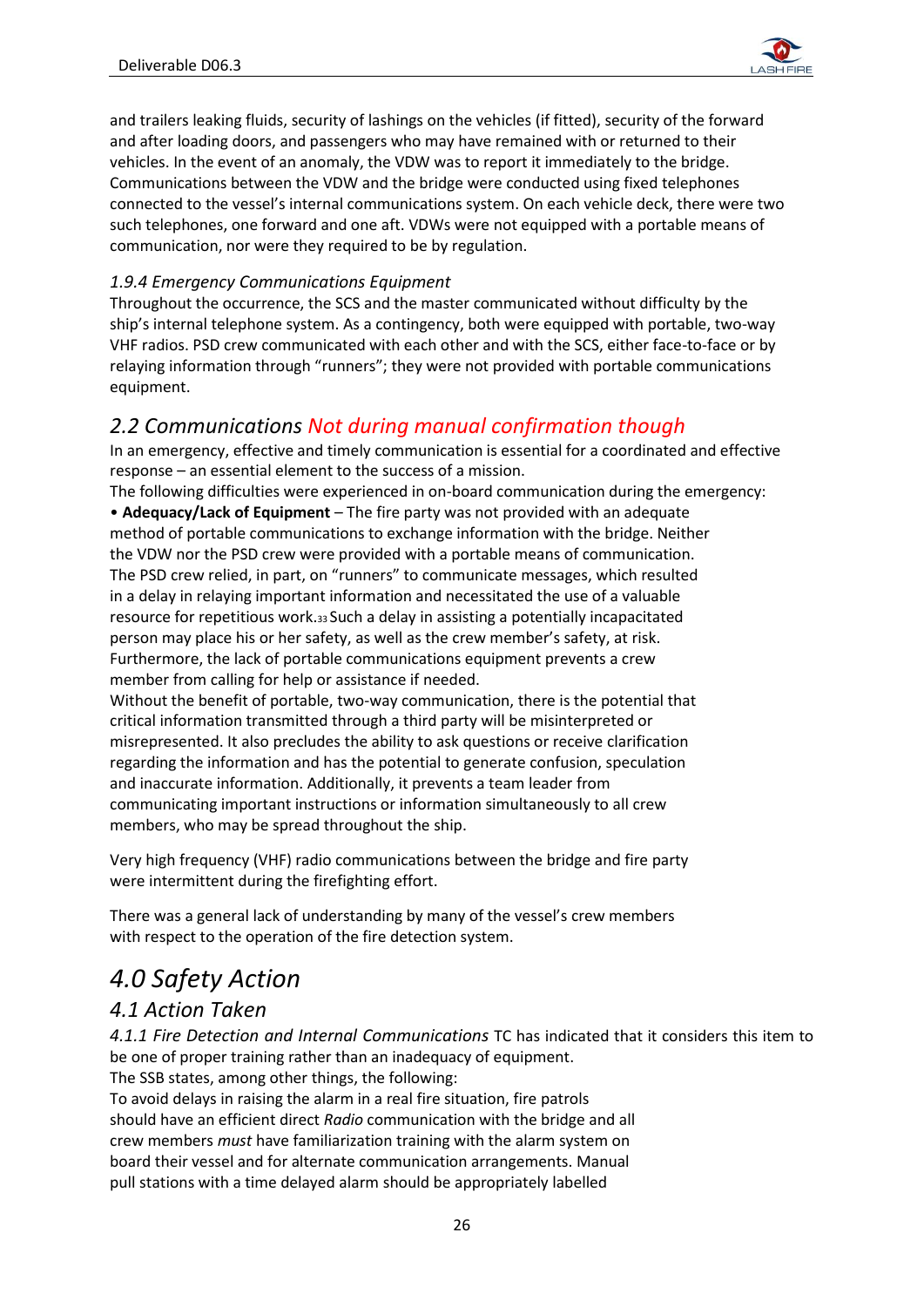

such that those activating them will know if an alarm should be sounding. TC has further indicated that, under the International Convention for the Safety of Life at Sea (SOLAS), 1974, and its Protocol of 1988, Chapter II-2, Regulation 7.8.3, the fire party is required to be in contact through two-way communication. As part of TC's regulatory reform, this requirement will be included in the proposed Fire Detection and Extinguishing Equipment Regulations.

**Report on the investigation ofthe fire on the main vehicle deck of Commodore Clipper** (very interesting case where detention and confirmation is extensively discussed)

#### **16 June 2010**

#### **1.4.2 Initial response**

The ship's fire detection system had control stations on both the bridge and in the engine control room (ECR). The system had no particular history of spurious, nuisance alarms, and company procedures allowed either the OOW or duty engineer to respond to an alarm and co-ordinate the initial response. The alarm activated in both locations at 0242:36, indicating that sensor D24 on the port side at the midships section of the vehicle deck had detected smoke. Sensors on either side of D24 activated within the next 30 seconds **(Figure 3)**. The third engineer had gone to the auxiliary engine room and he returned to the ECR to investigate the alarm. He silenced the alarm and contacted the second officer on the bridge by telephone, to report the alarm. At 0243, the second officer instructed the lookout to take a portable very high frequency (VHF) radio and go and check the main vehicle deck to confirm if there was a fire.

The third engineer had not smelled any smoke and suspected that the alarm might be due to a faulty component in the detection system. After calling the bridge, he telephoned the electrical fitter and asked him to investigate if there was a fault with the fire detection system. The third engineer continued to silence the alarm a further six times during the next three minutes before resetting the system at 0245:42. After the fire detection system had been reset, the sensors reactivated and the fire alarm sounded again. The second officer silenced the alarm on the bridge at 0246:20 and reset the system from his control station immediately afterwards. By the time the fire detection system had reactivated, 10 different sensors on the port side of the main vehicle deck, ranging from the original location midships, all the way aft to the stern ramp, had detected smoke.

#### **1.4.3 Confirmation**

The lookout knew that the portable radio that he was assigned was not reliable, and was concerned that he might become injured or trapped near the fire and not be able to summon help. After leaving the bridge, rather than go straight to the main vehicle deck he went to the passenger restaurant on deck 7 and met the two night stewards. They could smell smoke in the area, and the lookout returned to the bridge at 0248. Meanwhile, the second officer was talking to the third engineer in the ECR using the bridge telephone. It was possible to determine, from listening to the second officer's side of the conversation on the voyage data recorder (VDR), that the two officers had concluded that the likely cause of the fire alarm was a problem with the detection system. The third engineer subsequently telephoned the chief engineer to report that there was a problem with the fire detection system and that it could not be reset.

The fire detection system ceased to function at 0249:12; 6 minutes and 54 seconds after the first alarm. During this period, 16 sensors detected smoke, activating a combined total of 81 times. The system had been silenced 11 times and reset 7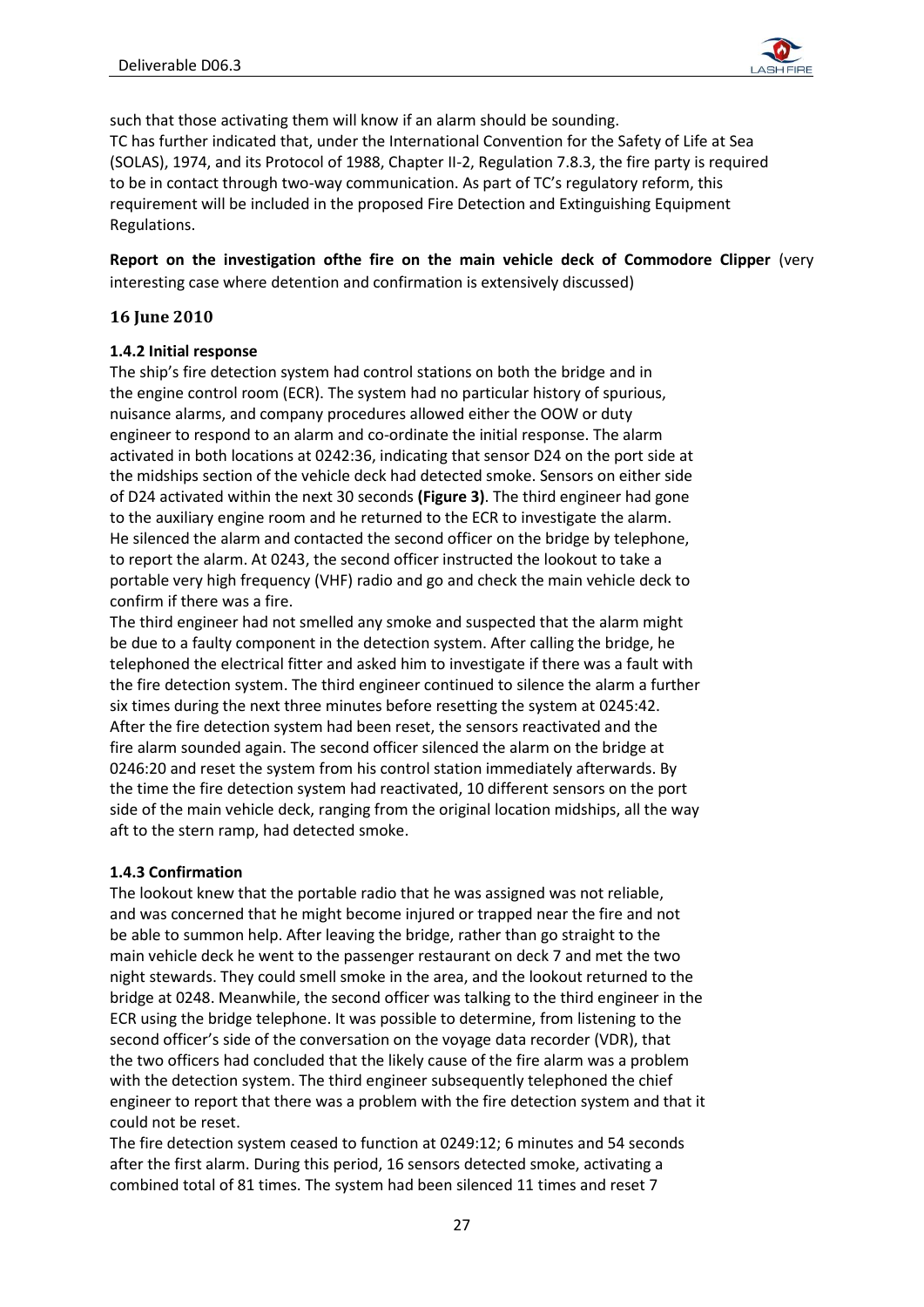

times by the combined inputs from the bridge and ECR control stations. The lookout reported to the second officer that he had smelled smoke in the accommodation area, but that he had only been as far as the restaurant. The second officer told him to go to the main vehicle deck; the lookout left the bridge at about 0250. Over the next 7 minutes, the second officer received 8 distorted and unreadable calls on his portable VHF radio, all of which he thought were likely to have been from the lookout.

Throughout this period, the electrical fitter had been attempting to gain access to the main vehicle deck to check the fire detection sensors. He was beaten back by smoke, and went to the ECR instead. The electrical fitter reported the smoke to the third engineer, and the two men isolated the electrical power supplies to the refrigerated trailer units on the main vehicle deck. The third engineer also started an auxiliary generator to take the electrical load from the shaft generator.

The lookout had smelled smoke in the restaurant, but when he returned to the bridge, the second officer was in conversation with the third engineer, and he waited before making his report rather than interrupt. The lookout's report started to challenge the second officer's perception of the problem, but lacked urgency, and as the lookout had not actually seen a fire, this was not enough to persuade the second officer to start alerting the rest of the crew. There was no other information that could make the second officer change his mind about what was happening, and he was also frustrated that the lookout had not gone to the vehicle deck in the first instance. He sent the lookout away again to check if there was a fire, and decided to take no further action until he had a definite report. The lookout's faulty radio meant that confirmation was further delayed.

The delay in verifying that there was a fire on the main vehicle deck had allowed the fire to escalate, and by the time the chief engineer left his cabin there was a strong smell of smoke in the accommodation.

Given the potential for rapid fire development on vehicle, ro-ro and special category decks, it is essential that crew react positively at the first indications of a fire and initiate the proper emergency response. Detection systems must be reliable and incorporated into training drills so that crew can become confident with the system and trust the information that is provided. While obtaining confirmation of the location and extent of a fire from an eye-witness is important, it must be understood that this information could come at a high cost. Firstly it could take time to obtain and, secondly, it may well put the eye-witness at risk. The lookout entered a potentially dangerous, smoke-logged compartment with a faulty radio and an EEBD; equipment that is designed solely for emergency escape and is not suitable for investigating fires.

Activation of a smoke detector, unexplained electrical faults, and a smell of smoke high in the accommodation should be enough information to persuade duty officers that emergency response plans should be activated.

#### **Safety issues identified during the investigation which have been addressed or have not resulted in recommendations**

Although both the second officer on the bridge and the third engineer responded to the fire alarm very quickly, both initially interpreted it as being due to a technical fault, delaying the response to the fire. Given the potential for rapid fire development on vehicle decks, it is essential that crew react positively to fire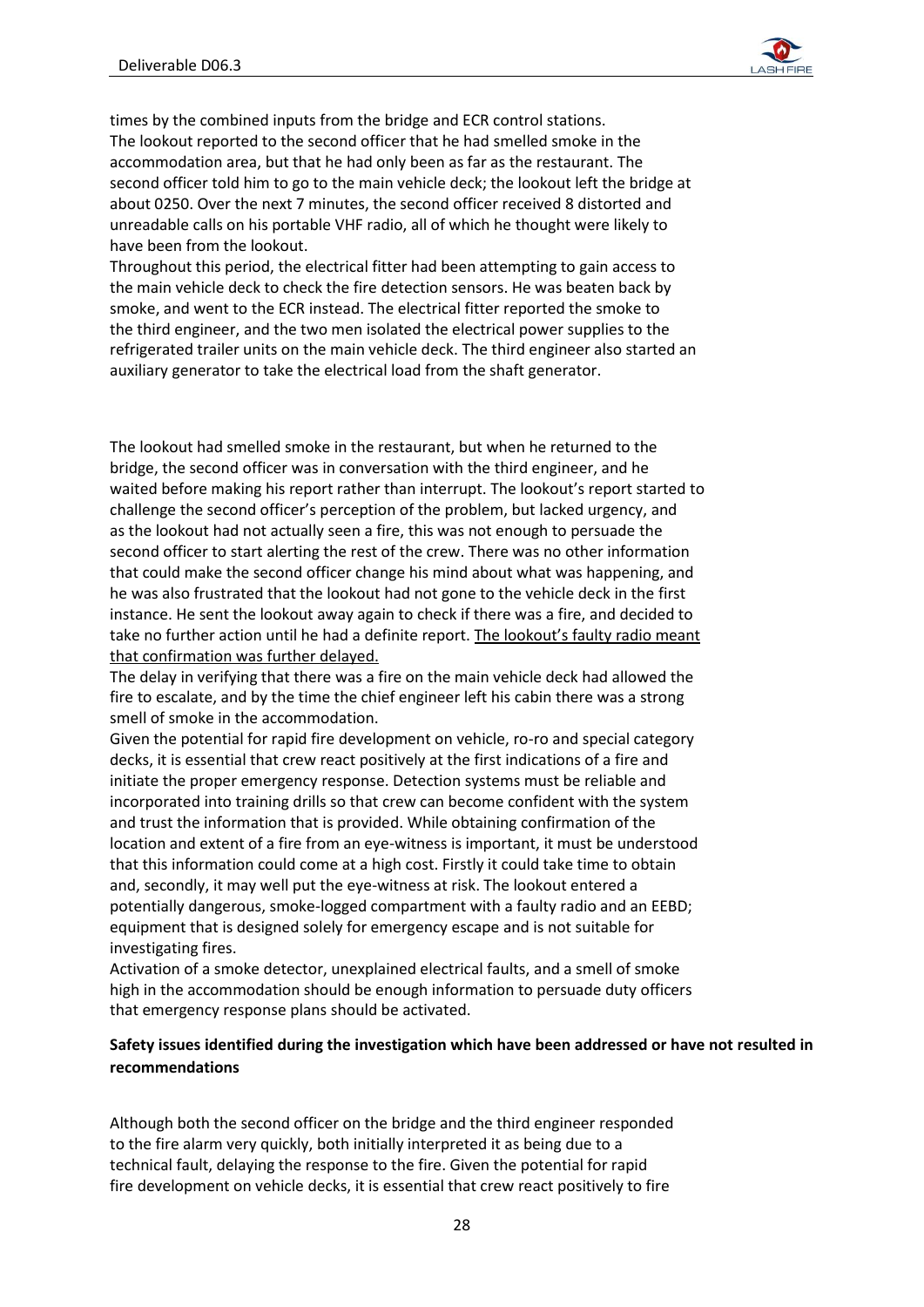

alarms and initiate the proper emergency response. [2.3.1]

Early communication from the master created the impression that the incident was relatively minor, and did not generate the level of response from the emergency services and shore authorities that was later found to be necessary to deal with the incident. [2.6.2]

This is a quite interesting report, because although the delay on the confirmation had a great impact on the development of the fire, the report is much more focused on the structural and technical coordination with serveral centers, but it des not pay much attention to improve the manual confirmation protocol.

#### **MECKLENBURG\_VORPOMMERN**

At 2037 the second officer was informed by iternal ship telephone that a trailer was burning on deck 4 by a crew member who passed this deck while proceeding to the manoeuvring station. The second officer immediately forwarded this message to the master on the forward bridge and the chief officer.

At 2039 the fire was also identified by the fire detection system and an alarm followed. On the forward bridge attempes were made to obtain an aoverview of the situation using the surveillance camaras, which were also installed on deck 4. However only smoke was visible. Since the fire detection system indicated the area concerned, attempsts were made to start the drencher system in this area (sections 8 and 9). This did not work immediately due to the stiffness of a control valve.

At the same time the second officer informed the crew aout the fire with an announcement and the general alarm was sounded.

**Analysis:** Due to the manner in which the trailer was loaded with three vehicles, the trailer doors were secured in the folded positions, which permitted a view o f the load space. Therefore, it was possible for a member of the vessel's crew to detet the fire early on and for the shipboard firefighting operation to be initiated promptly.

Despite the high-qulaity handheld transceivers and the training carried out by the shipping company for the crew on means and channels of communication, internal communication deficits of a technical nature were repeatedly experienced in the course of the emergency situation. This agitated the situation further and hampered coping with the operation effectively (it does not say anything about communication challenges during the fire confirmation).

The fire was not discovered by the crew member responsible for patrolling the vessel while making a safety patrol (due to the time the fire broke out), but by a crew member proceeding to the manoeuvring station. According to the ISM manual of Scandlines, patrols are carried out in the area of the deck immediately after setting sail. During the scheduled passage to Trelleborg, at least two complete patrols (entire vessel) must be carried out and reported to the bridge. The master may order additional patrols at nay time. What the inspection actually consist of is dealt with extensively in the ISM manual.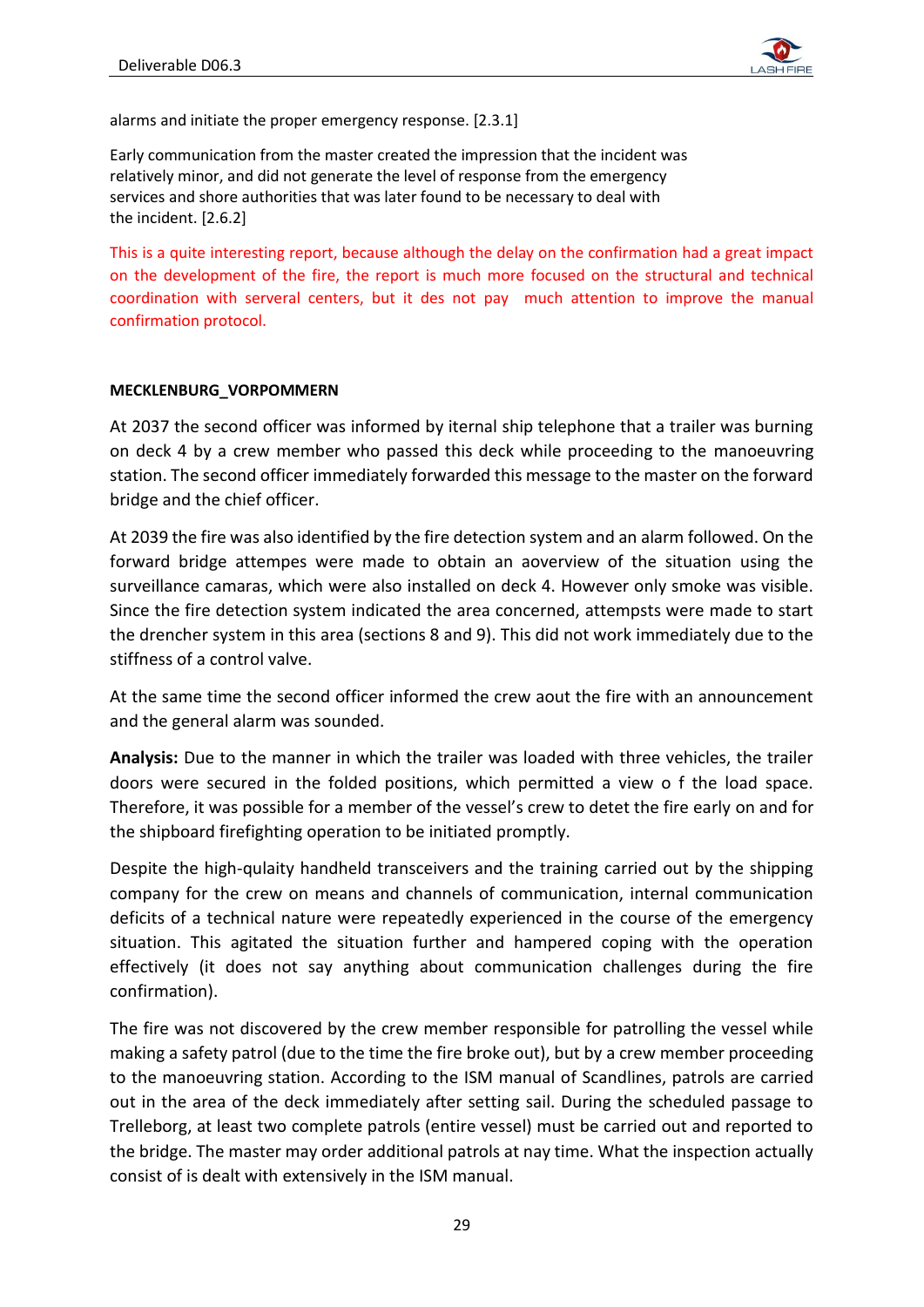

However, while evaluating the existing ISM manual, it was noted that there is no provision for the crew member responsible for patrolling the vessel to make a physical inspection of the space between vehicles in heightened swell for reasons of safety. On this point a purely visual inspection is referred to (the crew member responsible for patrolling the vessels does not enter the space between vehicles and trailers for reasons of safety). Based on the length of the vehicle deck as well as possibly existing light conditions and way shadows are cast, this could prove to be quite difficult.

#### **BRITANNIA SEAWAYS Fire on 16 November 2013**

## 3.4 The outbreak of the fire and the firefighting

Just before 1900 hours, the master and the chief officer who were both on the bridge observed sparks/flames from two lorries that were stowed on the starboard side of the weather deck. One lorry was carrying a plug-in reefer unit, so the sparks/flames were believed to originate from dam- age to the power supply cable for that unit. Therefore, the duty engineer was requested to switch off the power for reefer plugs on the weather deck in order to reduce the risk of this unit igniting any leaked fuel. Hence, no more sparks were observed from that part of the weather deck.

However, bearing in mind the sparks and the leaking jerrycans on the deck, the sprinkler system was started for the section under the shelter of the forward weather deck in order to wash away any fuel that may have leaked from damaged jerrycans. This section of the sprinkler system was then kept operating continuously.

At 1910 hours, the master and the chief officer could clearly observe from the bridge that the containers on the forward part of the weather deck were sliding across the deck, some of which hit into the flatracks with jerrycans.

As the containers slid across the deck, steel against steel, they created powerful sparks that in- stantly ignited leaking fuel from the jerrycans and created high flames. Within a few seconds, some jerrycans exploded and fuelled the fire. The scenario was also observed from the drivers' mess room by the military personnel.

The chief officer left the bridge and went to the deck office to lead the firefighting.

#### 3.5 Disturbances by alarms

Throughout the entire course of events, the bridge team was disturbed and highly stressed by the sound of countless fire alarms, which made it extremely difficult to concentrate.

Even though the alarms were acknowledged continuously on the bridge, it was not possible to keep up paying attention to the incoming alarms.

Because of the very high pace of incoming alarms and the distracting noise, there was a desire to be able to switch off the alarm sounders for the sake of effective communication and not being unduly stressed. But there was no such possibility. For a period, a crewmember was engaged in acknowledging fire alarms only to stop the sound without being able to reflect on any other possi- ble alarms.

D

It takes manpower and concentration to operate and acknowledge alarms, and in this case the multiple alarms were a distraction more than an aid to officers and crew. It illustrates that the design feature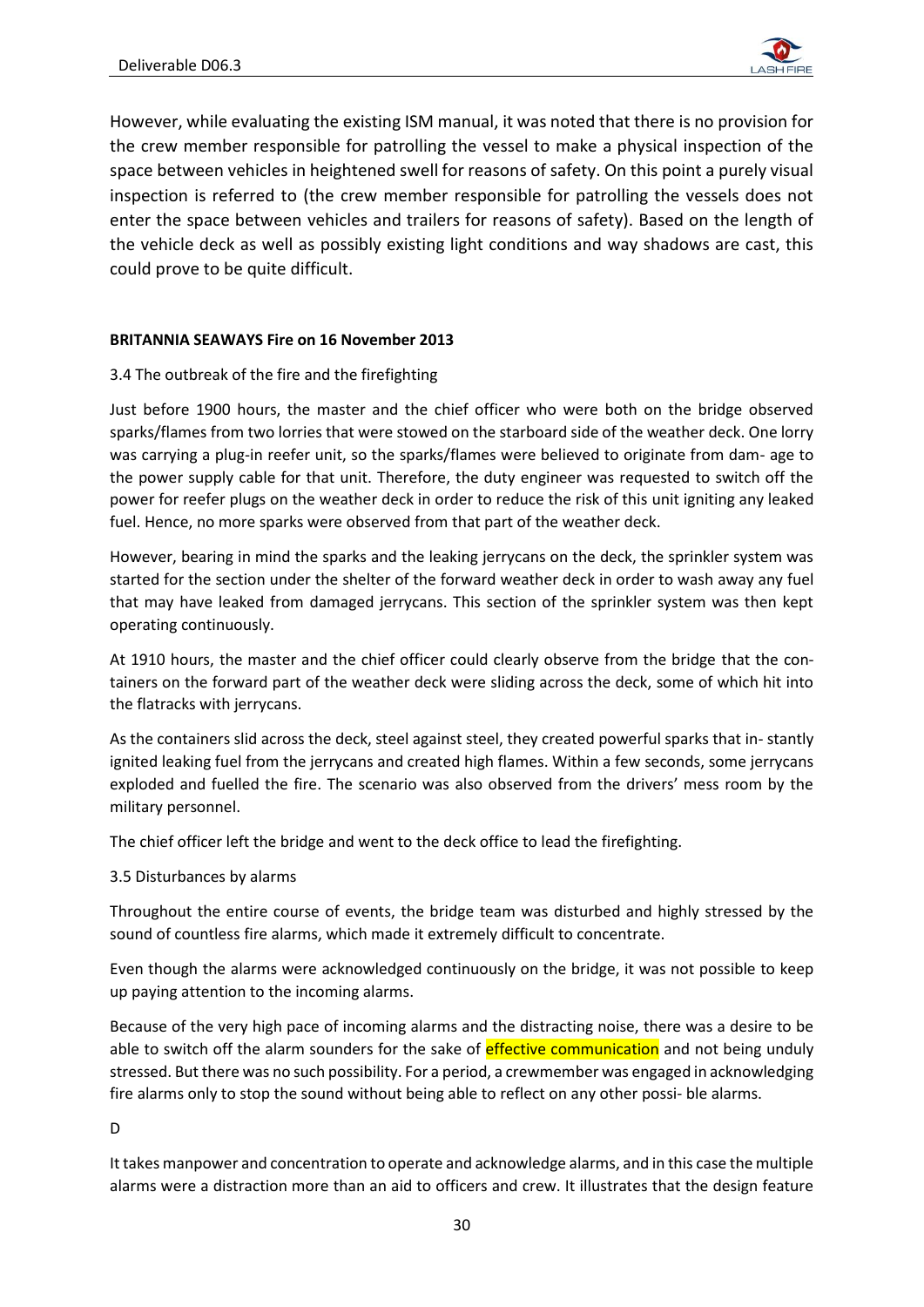

of the monitoring and alarm systems that perform well in normal situations is not necessarily a help when handling a complex emergency situation – to some degree quite the contrary.

#### **URD (Stena Line)**

Fire on 4 March 2014

Hendelsesforløpet:

On 4 March 2014 at 0320, URD departed from Liepaja, Latvia, with fully loaded car decks and 110 passengers on board, bound for Travemünde, Germany, according to the ship's regular schedule. At 0740, two crew members, randomly passing the main car deck, discovered a fire on top of a lorry. The bridge was alerted and the car deck sprinkler system was quickly activated. Ten minutes later, the sprinkler system was stopped in order to allow the crew to assess the effect of the extinguishing operation. As the fire was not completely extinguished, the firefighting crew tri ed to extinguish it by means of a fire hose. Meanwhile, assembly of the passengers was initiated in the ship's reception area on deck 6.

4.2.3 Management and organizational flexibility The decision-making behind the initiatives taken during the events was, to a great extent, charac-terized by local action taken by the officers present on the bridge and the officers at the scene of the fire as well as by the master. Despite a hierarchical system, the normally prevailing informal interaction between the crew members is considered to have remained relatively unaffected during the fire incident and was likely to have encouraged local adaptation and decision-making. The random discovery and presence near the sprinkler station made the engineers adapt to the situation at hand. This form of adaptive behavior required that the crew was well familiar with the operations and features of the ship. On the other hand, unfamiliar crew members would have a stronger need for structure and guidance by procedures and instructions. The ability to adapt to the situation on board URD and early actions may well have given the crew an essential advantage in the firefighting efforts. Training and experience are likely to be key elements to a successful adap-tive behavior.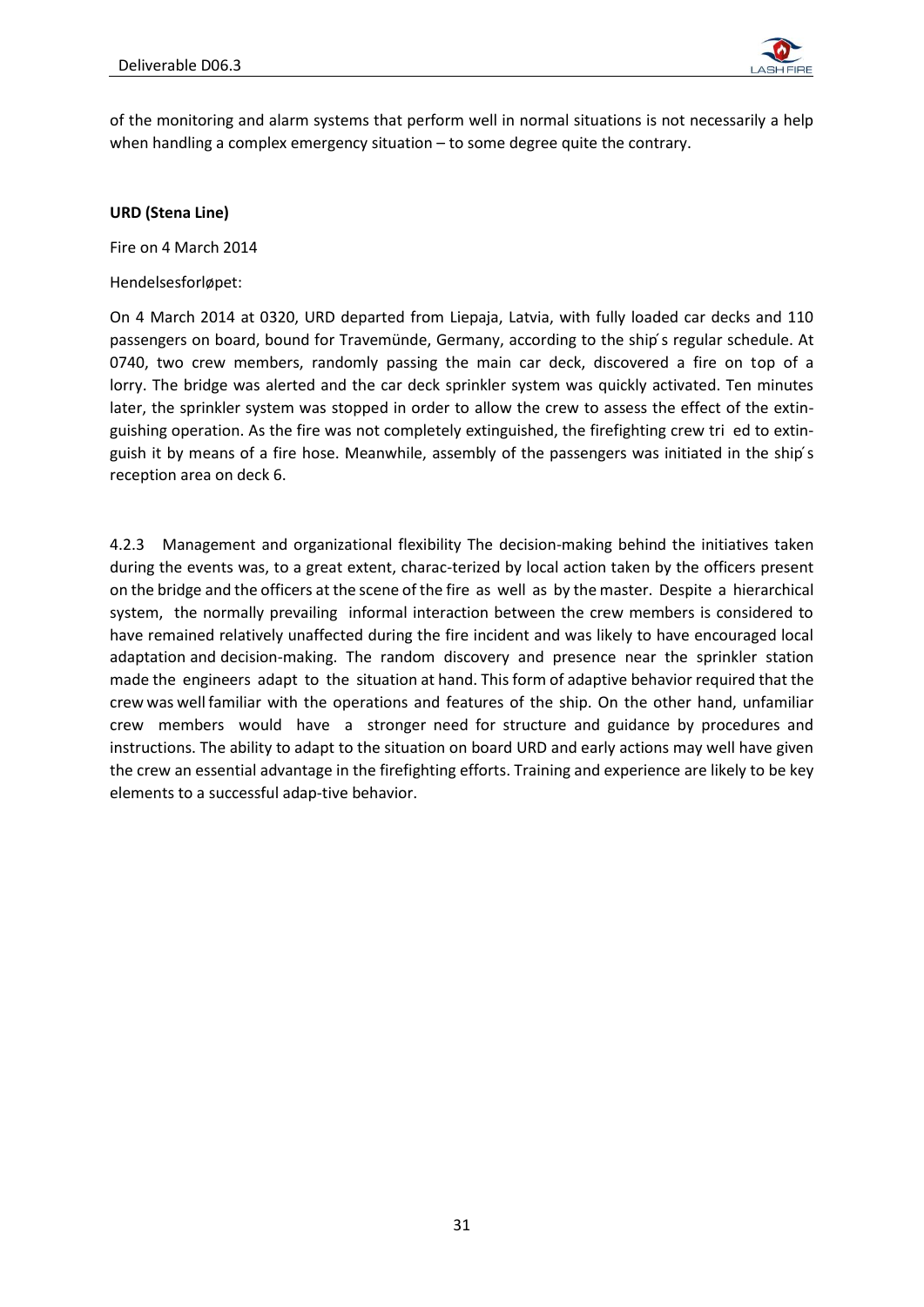

# <span id="page-32-0"></span>8.2 Annex B – Study of the wave propagation limits and coverage requirements of radio signal

Aim: To find blind spots for communication with the bridge during the process of confirming or dismissing the presence of a fire

| <b>NUMBER</b>  | <b>LOCATION</b>                 | <b>VHF</b> | <b>UHF</b> | IS AVAILABLE OTHER MEANS        |
|----------------|---------------------------------|------------|------------|---------------------------------|
|                |                                 | SIGNAL     | SIGNAL     | OF COMMUNICATION<br><b>LIKE</b> |
|                |                                 | (Y/N)      | (Y/N)      | INTERNAL<br><b>TELEPHONE</b>    |
|                |                                 |            |            | (SPECIFY)                       |
| $\mathbf{1}$   | <b>EMERGENCY</b>                | Y          |            |                                 |
|                | <b>GENERATOR</b>                |            |            |                                 |
| $\overline{2}$ | <b>BATTERY</b><br><b>LOCKER</b> | Y          |            |                                 |
|                | (GMDSS)                         |            |            |                                 |
| 3              | <b>PAINT LOCKER</b>             | Ÿ          |            |                                 |
|                |                                 |            |            | <b>INTERNAL TELEPHONE</b>       |
| 4              | <b>FIRE PUMP</b>                | Y (poor)   |            |                                 |
| 5              | <b>LAUNDRY</b>                  | Ÿ          |            |                                 |
| 6              | <b>PAX CABIN CORRIDOR</b>       | Y          |            |                                 |
| $\overline{7}$ | <b>GALLEY</b>                   | Ÿ          |            | <b>INTERNAL TELEPHONE</b>       |
| 8              | <b>COMPRESSOR ROOM</b>          | N          |            | <b>INTERNAL TELEPHONE</b>       |
| 9              | <b>ENGINE</b><br><b>CONTROL</b> | Y (poor)   |            | <b>INTERNAL TELEPHONE</b>       |
|                | <b>ROOM</b>                     |            |            |                                 |
| 10             | <b>SOPEP</b>                    | Y (poor)   |            | <b>MANUALLY CALL POINT</b>      |
| 11             | <b>DRENCHER ROOM</b>            | Ÿ          |            | <b>INTERNAL TELEPHONE</b>       |
| 12             | <b>HYDRAULIC ROOM</b>           | Y          |            |                                 |
| 13             | <b>ACCESS</b><br>RAMP.          | Y          |            |                                 |
|                | <b>CONTROL</b>                  |            |            |                                 |
| 14             | <b>CAR DECK</b>                 | Ÿ          |            |                                 |
| 15             | <b>MAIN CARGO DECK</b>          | Y<br>(see  |            | <b>MANUALLY CALL POINT</b>      |
|                |                                 | note)      |            |                                 |
| 16             | <b>WEATHER DECK</b>             | N/A        |            |                                 |
| 17             | <b>LOWER HOLD</b>               | Y<br>(can  |            | <b>MANUALLY CALL POINT</b>      |
|                |                                 | be poor)   |            |                                 |
| 18             | <b>UPPER DECK</b>               | Y          |            | <b>MANUALLY CALL POINT</b>      |

#### **Do you have any radio blind spots on your vessel? Please specify below.**

NOTES: Radio signal may depend on number of cargo vehicles. The larger number cargo, the poorer signal

NAME OF PERSON (S) INVOLVED (voluntary):

NAME OF THE VESSEL/LOCATION: BAHAMA MAMA (BALEARIA) Port of Melilla (Spain)

DATE AND SIGN: 10<sup>th</sup> July2021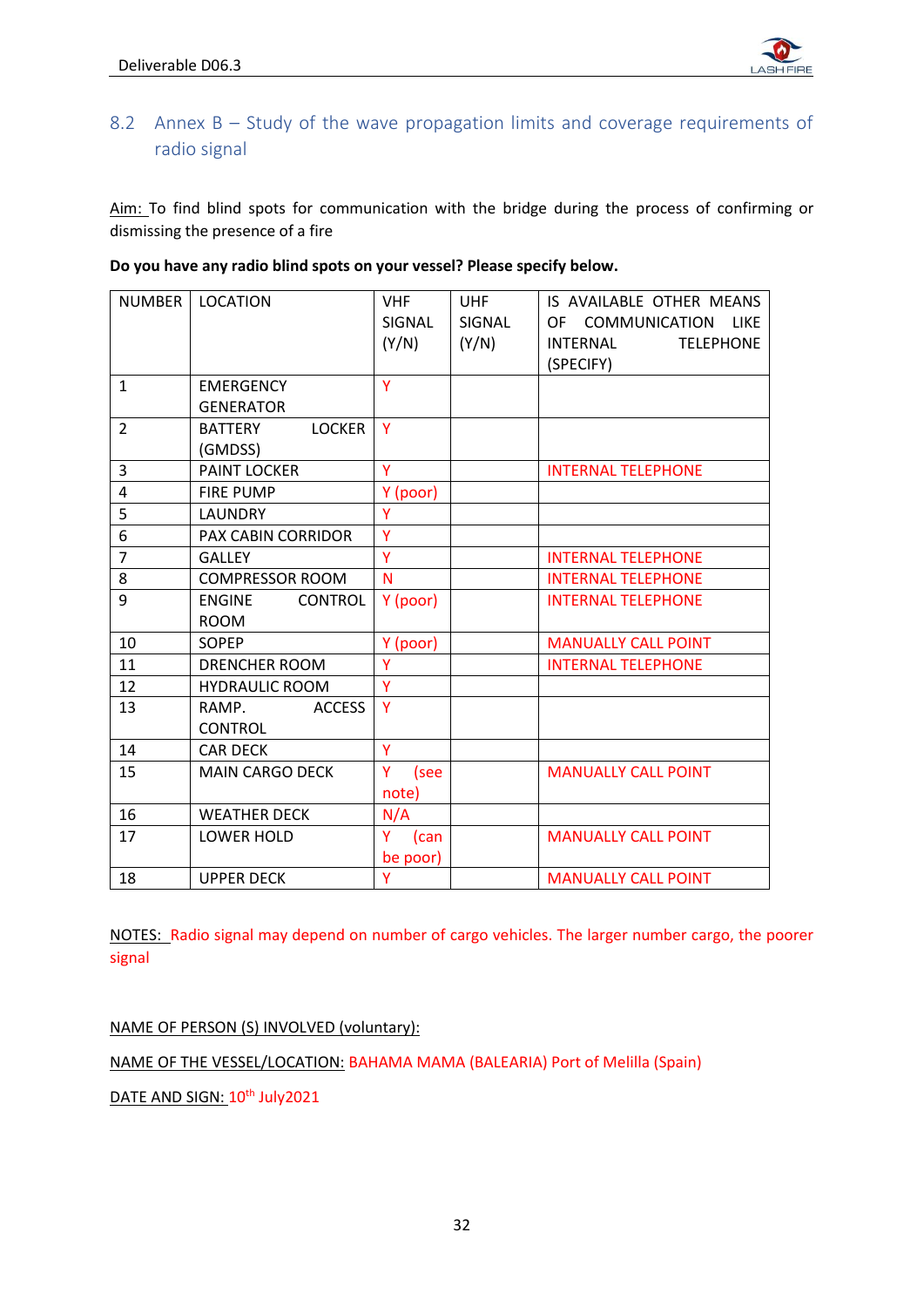

# <span id="page-33-0"></span>8.3 Annex C – Standard Marine Communication Phrases

## **1)**

## **Introduction to the Standard Marine Communication Phrases (SMCP = IMO-English)**

*Listen to the VTS Controller and the Master. Answer the following questions.*

- 1) What is the vessel's ETA at the pilot station?
- 2) What was the vessel's last port of call?
- 3) What is the vessel's port of destination?
- 4) What is the vessel's present draft?
- 5) What dangerous goods does the vessel carry?
- 6) How many persons are on board?
- 7) What is the security level on board?

## **2)**

*A Container vessel is on fire off the coast.* 

*The Master asks the Maritime Authorities for fire-fighting assistance.* 

- MV: Information: MV Icebird Charlotte on fire. I repeat. I am on fire.
- VTS: Information received. You are on fire. Question: Where is the fire?
- MV: Answer: Fire is in hold in hold number 2. I repeat. Fire is in hold.
- VTS: Answer received. Fire in hold. Question: Are dangerous goods on fire?
- MV: Answer: Negative. No, dangerous goods are not on fire.
- VTS: Answer received. No dangerous goods on fire. Question: Is there danger of explosion?
- MV: Answer: According to my information no danger of explosion.
- VTS: Answer received. No danger of explosion. Request: Report injured persons.
- MV: Information: Two persons slightly injured. No medical assistance required.
- VTS: Information received. Two persons slightly injured. No medical assistance required. Question: Are you under command?
- MV: Answer: Positive. I am under command. Information: I have reduced speed.
- VTS: Answer received. You are under command. You have reduced speed. Question: Is fire under control?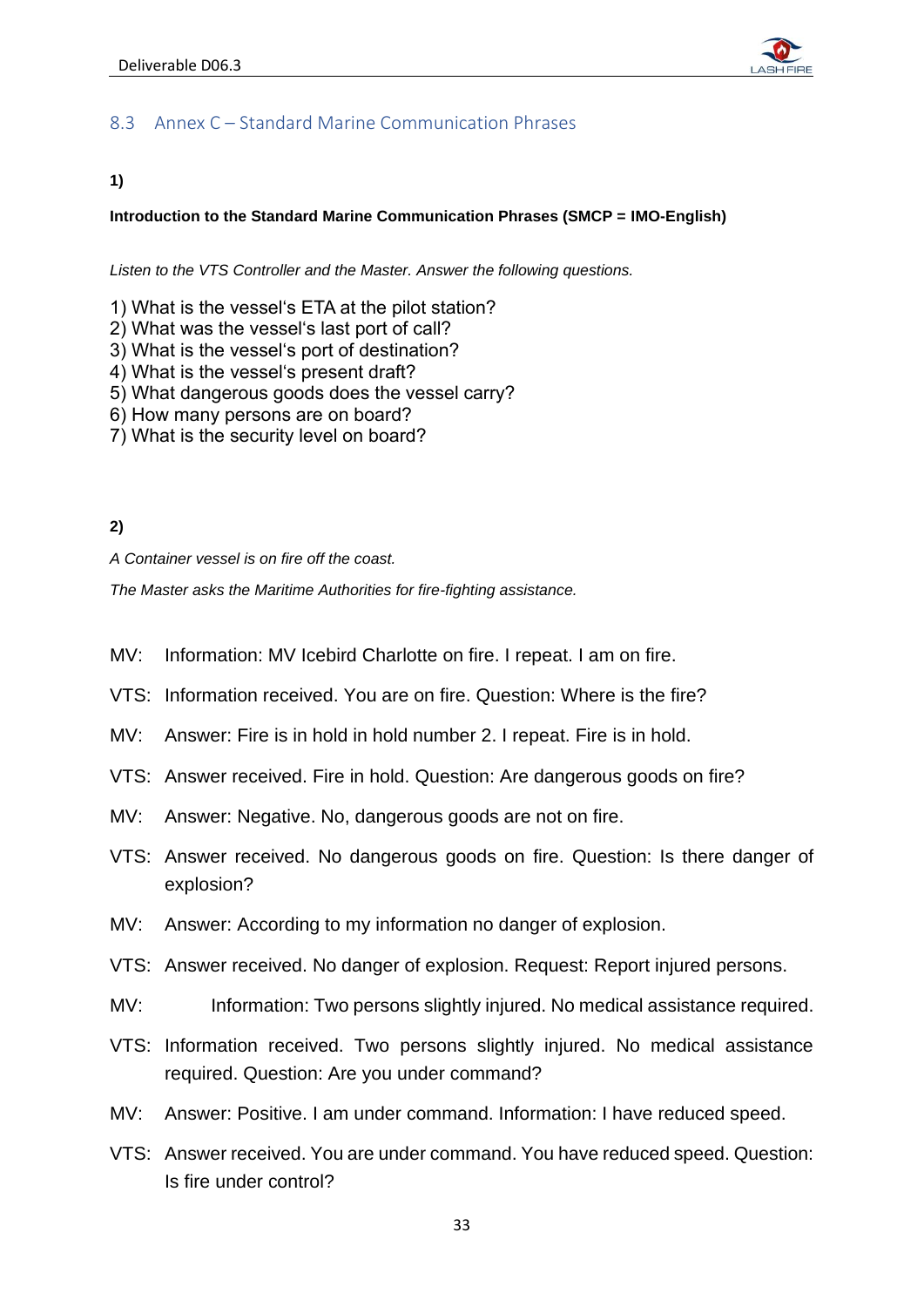

- MV Answer: Yes, fire is under control at the moment. Information: We have closure condition in hold number two. Power supply to hold switched off. We have used carbon dioxide in hold number two. Result is not clear. Temperature is still high. Smoke still leaving hold. We are cooling hold with water from outside.
- VTS Information received. Closure condition for hold on fire. Power supply switched off. Result of use of carbon dioxide not clear. Temperature still high. Smoke still leaving hold. You are cooling hold with water from outside. Question: What kind of assistance is required?
- MV: Answer: I require fire-fighting assistance.
- VTS: Answer received. You require fire-fighting assistance. Stand by on this channel. Request: Call me immediately if present situation on board is changing. I will call you back.
- MV: Standing by on this channel. Request received. I will call you immediately if present situation on board is changing. You will call me back. Thank you.

# **3)**

*The Maritime Authorities send a shore-based fire-fighting team to the vessel.* 

*The leader of the fire-fighting team speaks with the Master about the situation on board during the approach to the vessel on fire.*

Good morning, sir. This is the team leader of the fire-fighting team on MV … .

I want to ask you some questions about the fire on board.

Do you speak …………… ?

What is the present situation on board?

How many persons are on board?

How many persons are injured?

Are there any missing persons?

Do you require medical assistance?

Where is the fire?

Is there a closure condition for … ?

What fire-fighting measures did you take?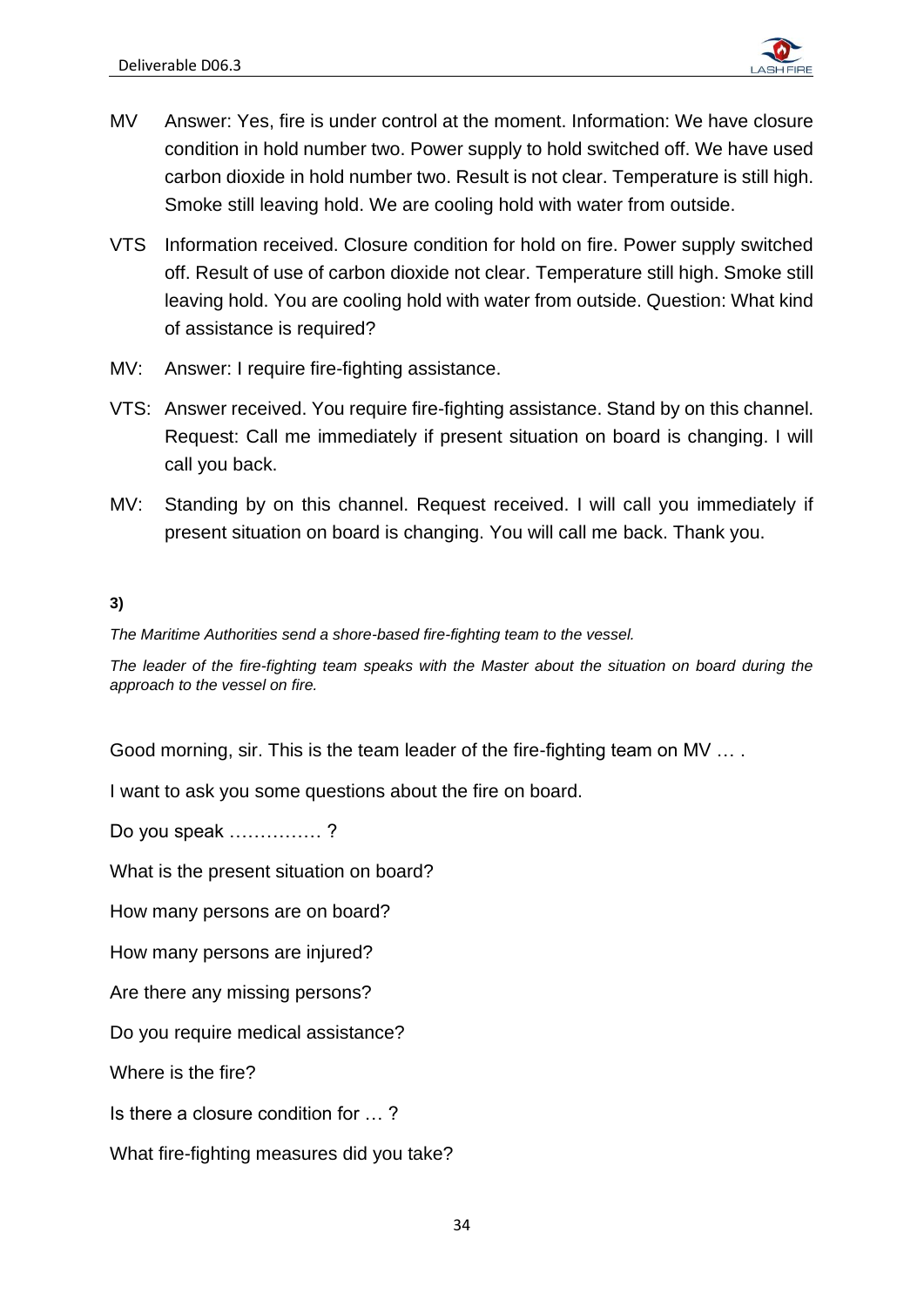

Did you use CO2 for fire-fighting? How much carbon dioxide is left? Is the fire spreading? Did you start cooling measures? Are you still cooling? What cargo do you carry in (hold … )? Do you carry dangerous goods in (hold … )? What type of hose connection system do you have on board? Do you have power supply? Are your fire pumps operational? Is it safe for us to embark? We are a team of ten fire fighters. How can we embark? Where is a safe area for the fire-fighting team? Where is a safe place for our fire-fighting equipment? What means of communication can we use? If the VHF communication breaks down, how can I contact you? I require a fire and safety plan when I am on board. Please have one ready for me. Please send two guides to ( … ) to wait for us.

# **4)**

*The team leader of the fire-fighting team is on the bridge, speaking with the Master about the fire-fighting.*

Please give me a report about the present situation.

Are you still under command?

Is there still power supply?

Are you fighting the fire at the moment?

Are your fire-fighting measures efficient/successful?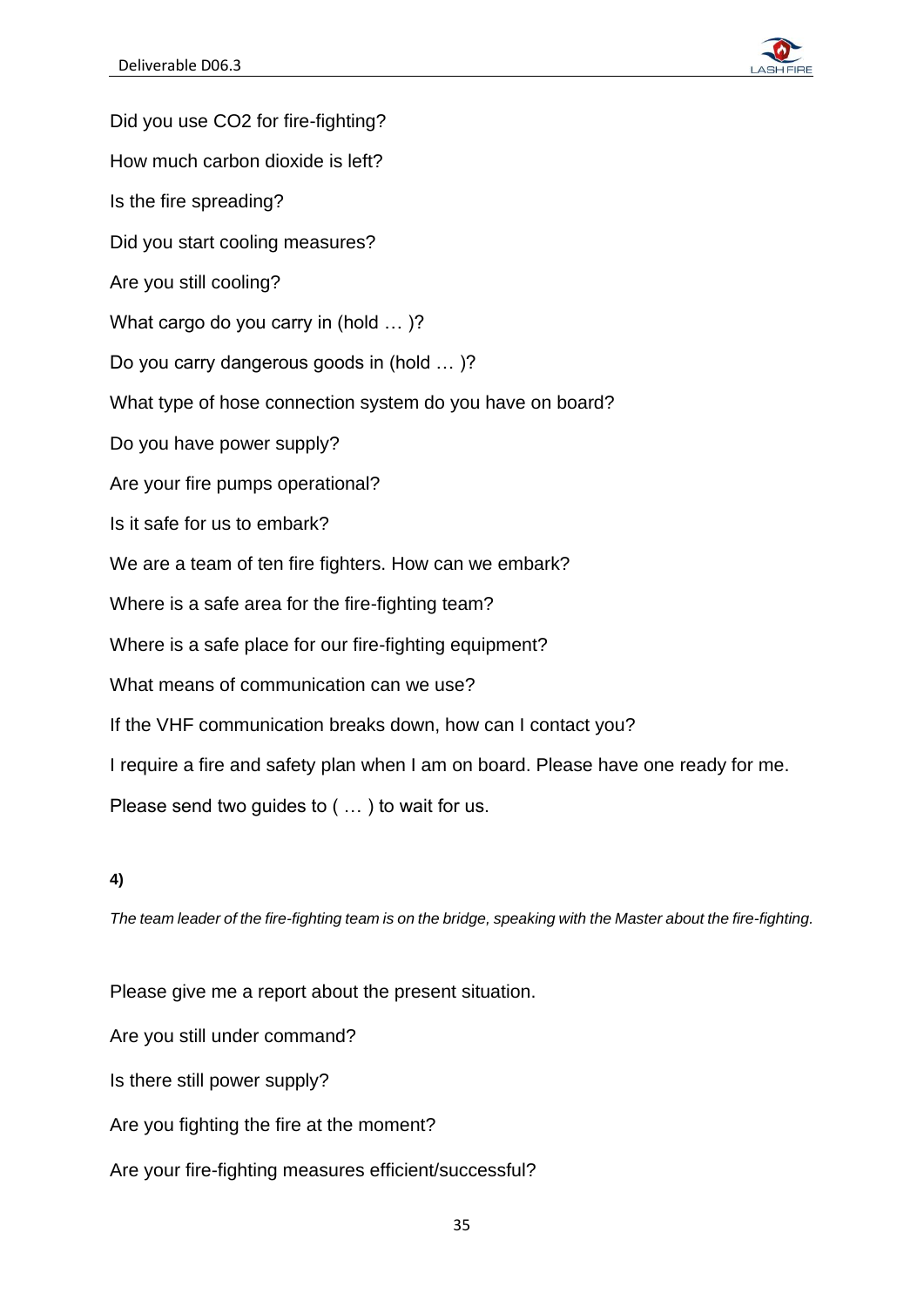

Is there a drenching system in hold number ( … )? (Can you use it?) Where is the smoke coming from? Can you use carbon dioxide once again? Can you show me exactly where the fire is? Please give me exact information about the cargo in this hold. Is there any dangerous cargo in the vicinity of the hold (on fire)? What is the temperature in hold number ( … )? How did you take/measure the temperature? Is the temperature in hold number ( … ) increasing? How many breathing apparatuses do you have on board? Do you have any spare bottles for the breathing apparatuses? How many fire pumps are you using now? Do you know where the hottest part in the area is? Is there a stability problem if we pump water into the hold? I require one of your crew members with a fireman's outfit to guide my team to the fire. Can we enter hold number ( … ) and look inside? Please advise an area where a helicopter can winch down more special equipment.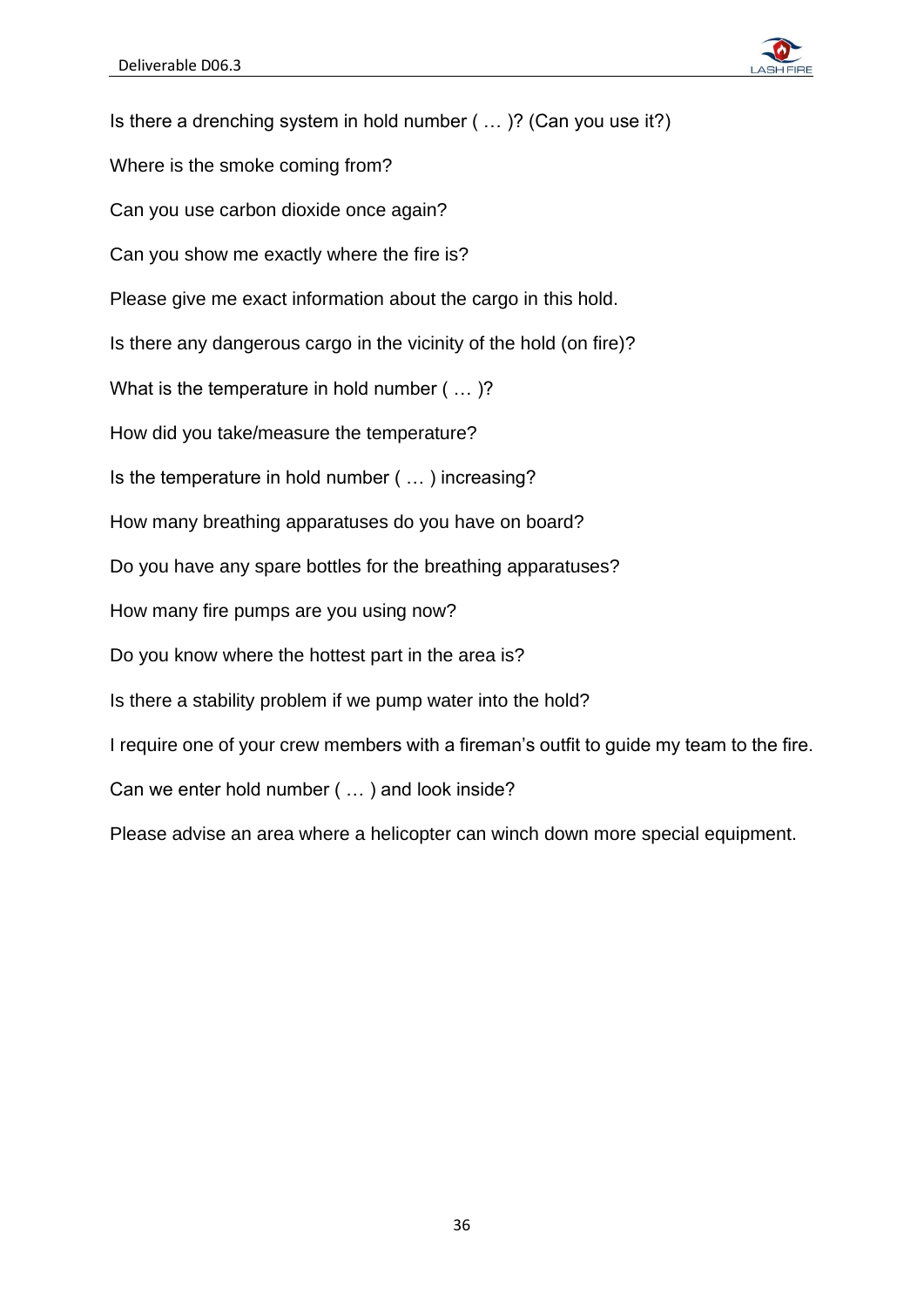

# <span id="page-37-0"></span>8.4 Annex D – Relevant data on communication gathered in interviews by NTNU Social Research

#### **Interview 2. Contact person in shipping company**

Communication between chief officer and the AB seaman by means of walkie-talkie*: " I am entering the deck, I am checking this and that , there is not fire…" When they is an actual fire they do not go very far because they can smell the smoke or feel the heat and that's a clear indication of fire. But you still want to know the exact location of the fire but at the same time you don't want to put lives on risk. They do not have special equipment.*

She portrays communication as unproblematic – walkie-talkies work also well (not blind sports due to extra boosts to increase signal).

She argues that people spend too long time working in the same vessel and that can be problematic cause you don't learn from others. At the same time, some affordances. Communication can be better with people you know well. They do not have to say each other what to do, commands will be less because they know what to do and each other very well. Feeling. Which it can be difficult for someone new, to understand what is it going on. She has not observed that but she can imagine that.

#### **Interview 3 Officer and AB**

*We instruct people that when they know a fire, they should give all information regarding how big, have they closed the doors, all these things they should give to the bridge. So we can respond.*

*Recently, or not recently, we have handheld heat cameras, one is big, and the other is infrared mobile phone size, so the watchman can switch on the smoke and have a better understanding of the fire, and identify the area under the truck. Communicate to the bridge through telling of the radio … would be amazing to get the picture on the bridge. Tricky with communication, also radio, on the lower decks. But who knows, with 5 G. Wifi spots would work.*

*The communication of the crew during the drill and debriefing is important. Let them ask question. Answer and explain later. We have a safety officer, and I or the captain also do this.*

#### **Interview 4 – First officer**

*I will leave the things I do. I will go to the cabinet. I will tell the sailor, we are minimum 2 sailors on bridge. The other person is a AB, has a certificate for watch keeping. I go to cabinet and check exactly the position. I tell the watchman. I know he is out. Normally he goes from top to down. I do not know exactly where he is. He is always the person I contact. If he cant' – no battery in the radio, I have the second person on the bridge – I can send the second guy. One person at least will always go. The sensors is checked once a week because the position is very important. For maintenance the change one and one. If they send wrong location we are loosing time.*

Communication: reality is different does not always match formal requirements. To have a good communication language is not enough. Trust is for instance important.

Use English in fire situation*. In logbook, the authority takes the black box and this book. All operations everything needs to be recorded in that book. Every signature. And in the first page it says that the language on board. A ship with Spanish flag, all communication can be in Spanish. 80% of the crew has to be Spanish. Every other flag the language is English. Big companies have a convenience flag.*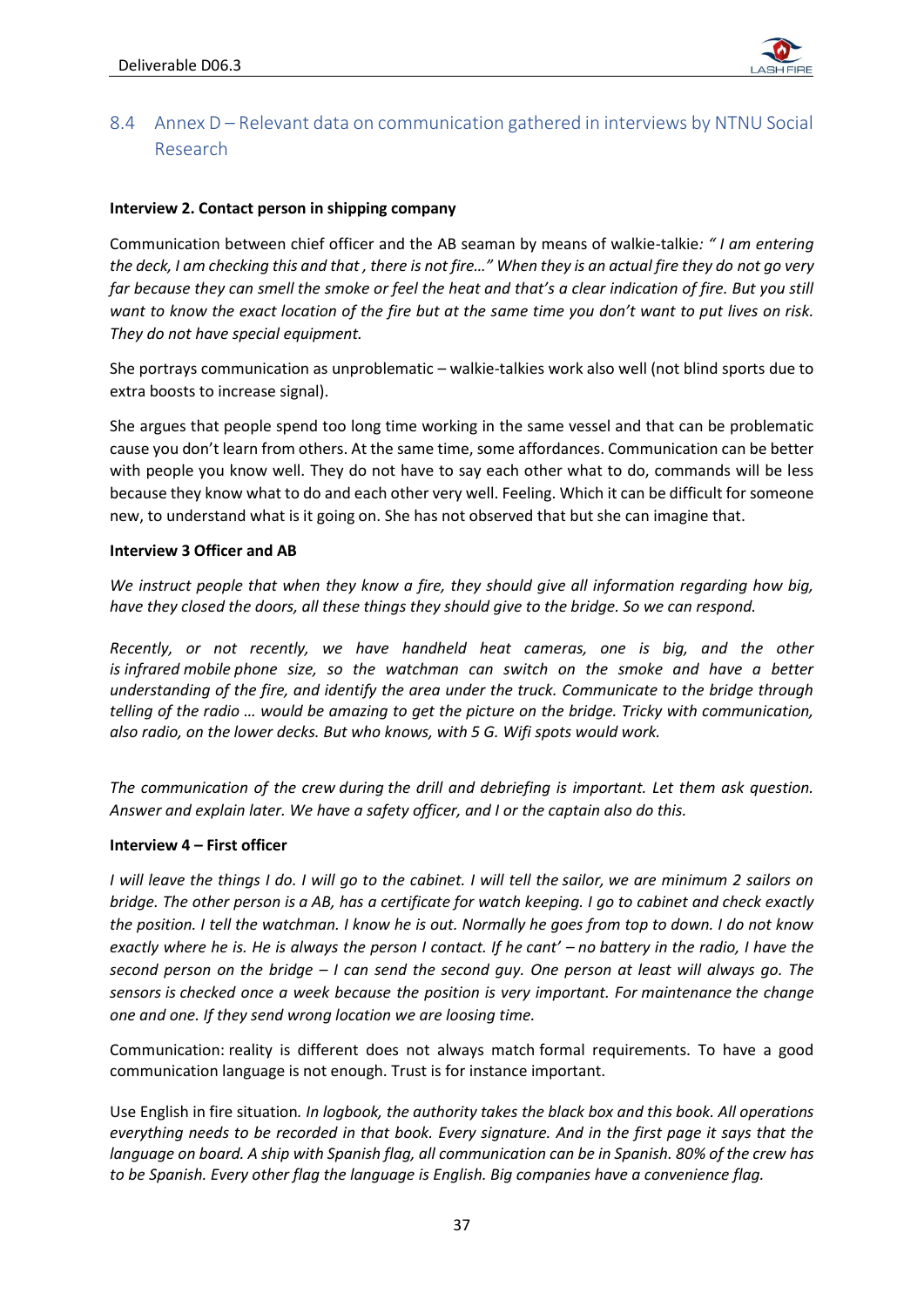

*No problem with language in case of fire. Automatically if you don't speak english you can´t be employed. I reality – there are some crew members can not speak English at a deacent level.*

*Scandinavian star – old ship, not modern system, but one of the problems was communication.*

*Yes I have experiences a watchman which did not speak English good enough, so we had to change him. Also problem with English speakers who did not the safety rounds properly. It is not easy to find the right watchman.*

#### **Interview 7 - Officer**

New technology can help a lot, good camara coverage and radio coverage

Everybody can listen to the radio channel, an advantage, cause someone else can check quicker if they are in the location (flexibility)

#### **Interview 8 -AB nightshift**

Things that have improved recently : a common radio channel where everybody receive the information. This improves coordination and reduce time.

*Everyone on the same radio channel. We know where to go.* 

*Before, not on the same channel, didn't know where to go or what happened.* 

*Works faster now.* 

*Before had different channels, because the one team had to communicate on one channel.* 

*The attack team can have one separate channel – initial response, not in fire suits. We can have one separate channel.* 

#### **Interview 11 - officer**

On communication:

*Two codes, not to make the passengers scared. Code blue, code red* 

*Communication important* 

*Main control is bridge, engine, first aid team, evacuation team.* 

*Too many interfere, difficult to maintain overview, difficult to communicate, casuality* 

*Too many talking at the same time* 

*Will use internal telephone*

#### **Interview 12 – RISE researcher**

**A talk with a researcher from RISE about a boat visit for other project studying equipment and evacuation. She observed the weekly fire drill during the visit.**

What kind of technology were they using to communicate with the runner? Radio